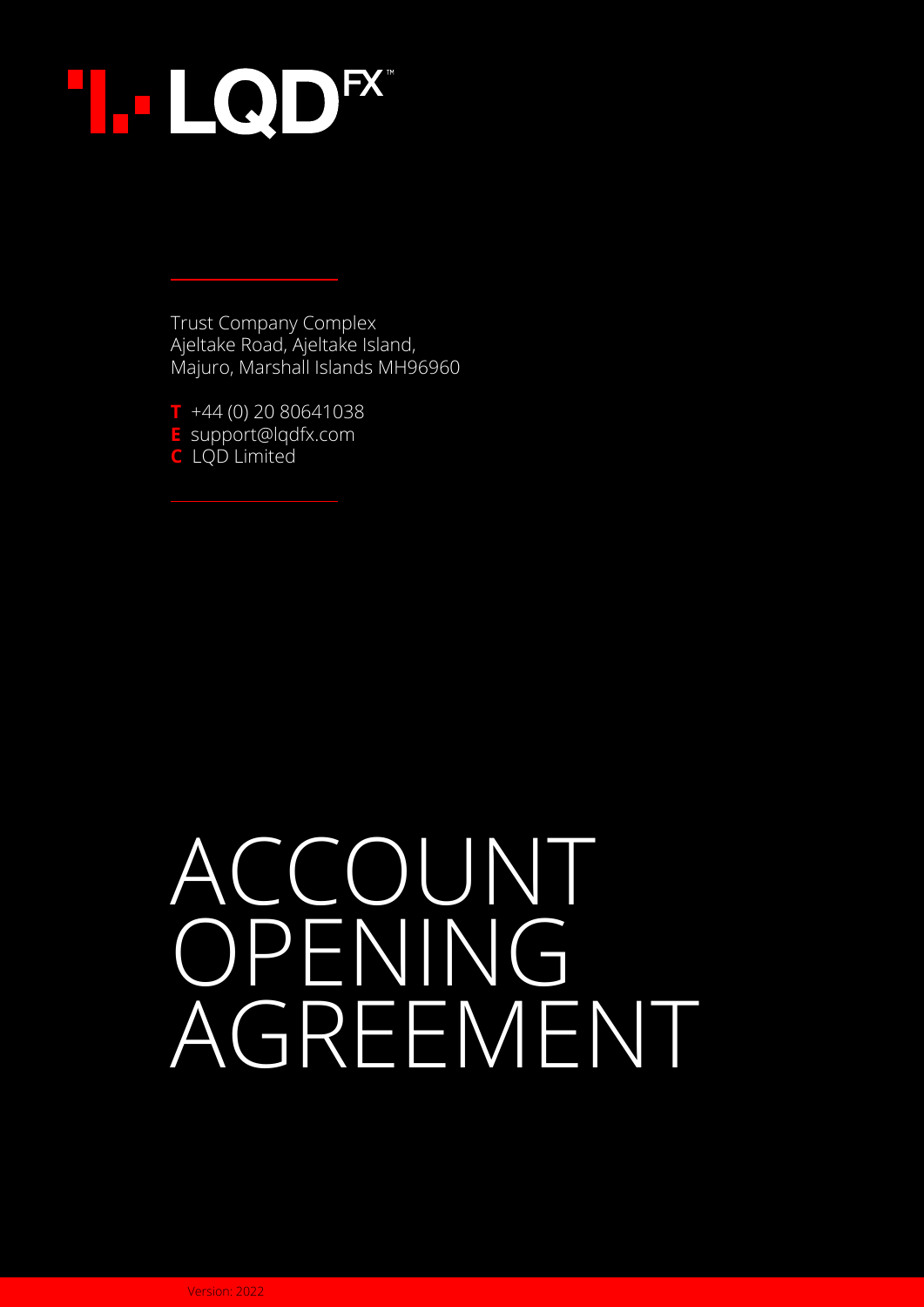## **CONTENTS**

| 1            | <b>INTRODUCTION</b>                                                     | $\mathcal{S}$  |
|--------------|-------------------------------------------------------------------------|----------------|
| $\mathbf{2}$ | <b>COMMENCEMENT</b>                                                     | 3              |
| 3            | <b>ACCOUNT ACTIVATION</b>                                               | 3              |
| 4            | <b>CLASSIFICATION</b>                                                   | $\overline{4}$ |
| 5            | <b>CAPACITY</b>                                                         | 4              |
| 6            | <b>CLIENT MONEY</b>                                                     | 5              |
| 7            | <b>SERVICES</b>                                                         | 6              |
| 8            | <b>CONFLICTS OF INTEREST AND MATERIAL INTERESTS</b>                     | 7              |
| 9            | <b>COMMISSIONS, CHARGES AND OTHER COSTS</b>                             | 8              |
| 10           | <b>CURRENCY</b>                                                         | 9              |
| 11           | <b>PROVIDING QUOTES</b>                                                 | 9              |
| 12           | <b>CLIENT'S REQUESTS AND INSTRUCTIONS</b>                               | 9              |
| 13           | <b>NETTING</b>                                                          | 10             |
| 14           | <b>MARGIN REQUIREMENTS</b>                                              | 10             |
| 15           | <b>PAYMENTS</b>                                                         | 11             |
| 16           | <b>LIMITATIONS OF LIABILITY AND INDEMNITY</b>                           | 12             |
| 17           | <b>WRITTEN NOTICE</b>                                                   | 13             |
| 18           | <b>AMENDMENT AND TERMINATION</b>                                        | 13             |
| 19           | PERSONAL DATA AND RECORDING OF TELEPHONE CALLS                          | 14             |
| 20           | <b>CONSENT TO DIRECT CONTACT AND PROVISION OF</b><br><b>INFORMATION</b> | 14             |
| 21           | <b>CONFIDENTIALITY AND WAIVER</b>                                       | 14             |
| 22           | <b>TIME OF ESSENCE</b>                                                  | 15             |
| 23           | <b>DEFAULT</b>                                                          | 15             |
| 24           | <b>REPRESENTATIONS AND WARRANTIES</b>                                   | 16             |
| 25           | <b>FORCE MAJEURE</b>                                                    | 16             |
| 26           | <b>MISCELLANEOUS</b>                                                    | 17             |
| 27           | USE OF THE TRADING PLATFORM AND SAFETY                                  | 18             |
| 28           | <b>REMEDIES FOR BREACH</b>                                              | 19             |
| 29           | <b>FREEZING OF ACCOUNT</b>                                              | 19             |
| 30           | <b>DORMANT ACCOUNT ARCHIVING</b>                                        | 20             |
| 31           | <b>TRADING BENEFITS</b>                                                 | 20             |
| 32           | <b>SWAP FREE ACCOUNT (ISLAMIC ACCOUNT)</b>                              | 20             |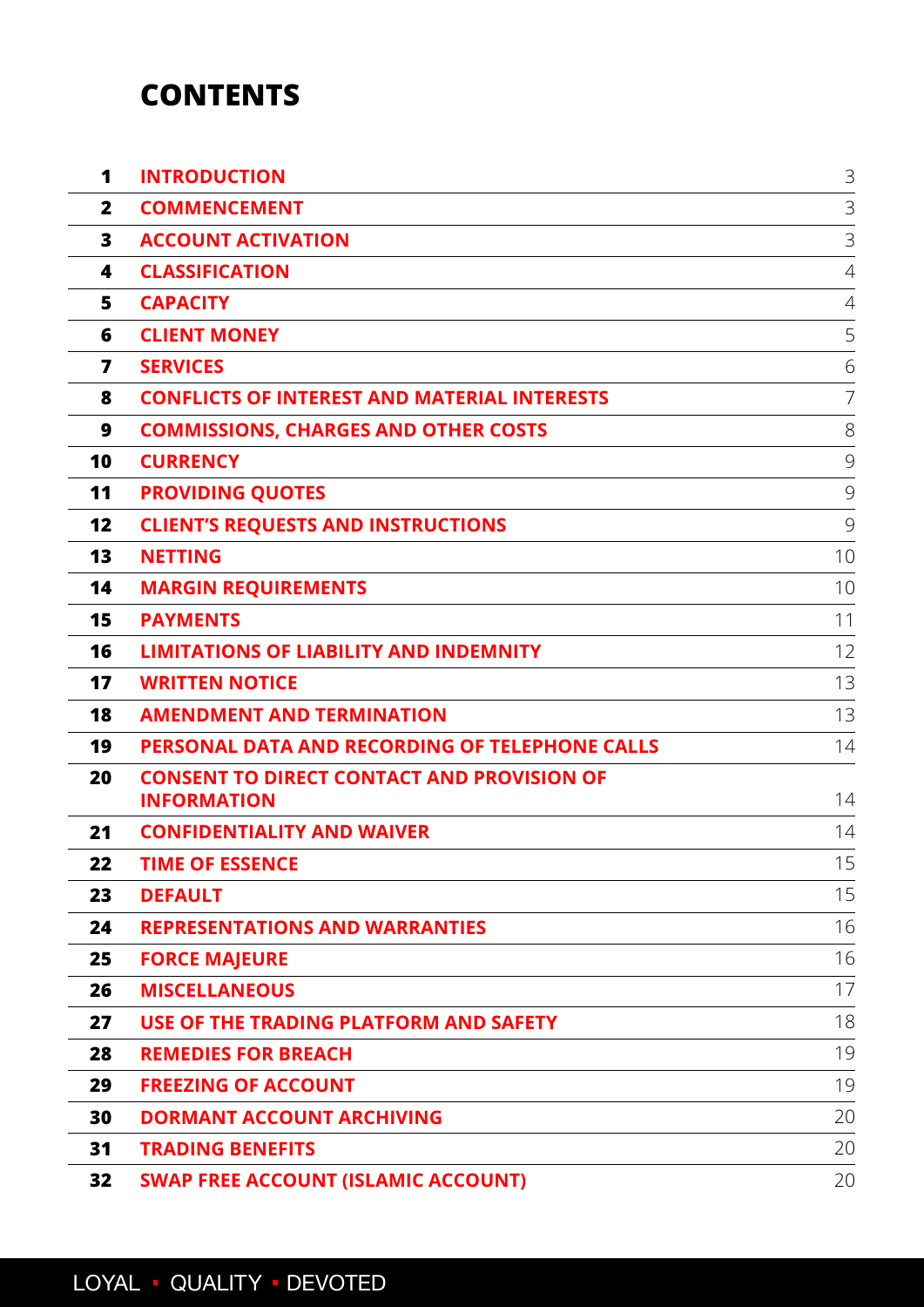## <span id="page-2-0"></span>**1. INTRODUCTION**

**1.1** This Client Agreement ("Agreement") is entered by and between LQD Limited LQDFX and the Client.

**1.2** LQD Limited is registered within the Marshall Islands, Trust Company Complex, Ajeltake Road, Ajeltake Island, Majuro, Marshall Islands, MH 96960. Of the present agreement, LQD Limited shall be referred to as 'LQDFX'.

**1.3** The Agreements as amended from time to time, set out the terms upon which LQDFX will deal with the Client in respect of Instruments. The dealings and relations between LQDFX and the Client whether or not the terms of the Agreements are accepted by the Client and will be conducted in the English language unless otherwise agreed with the Client.

**1.4** The Agreements shall govern all trading activity of the Client with LQDFX and should be read carefully by the Client. Amongst other things, they set out those matters which LQDFX may be required to disclose to the Client under the Applicable Regulations.

**1.5** The defined terms used in this Agreement are set out in Appendix A ("Interpretation of Terms").

## **2. COMMENCEMENT**

**2.1** The Agreements will commence on the date on which the Client receives notice from LQDFX in accordance with clause 3.1 and will continue unless or until terminated by either party in accordance with clause 18.

**2.2** This Agreement is an initial service agreement which relates to a series of successive or separate operations including, without limitation, Transactions in Instruments.

**2.3** LQDFX is not to be required to (and may be unable to under Applicable Regulations) accept the Client as a client until all documentation it requires has been received by LQDFX, properly and fully completed by the Client.

**2.4** Our Services are available to people aged at least 18 years old or who have attained the age of legal consent ("Minors") and/or have full capacity and/or are competent to enter into the present Agreement. To avoid any doubt, we disclaim any liability for unauthorized use by Minors of our Services in any manner or another.

2.5 The Client has no right to cancel the Agreement on the basis that it is a distance contract.

## **3. ACCOUNT ACTIVATION**

**3.1** The Client's Trading Account will be activated by LQDFX giving notice to the Client as soon as LQDFX has received a completed signed and dated copy of "Application to Open a Personal/Corporate Margin Trading Account" Form and identity checks have been completed to LQDFX's satisfaction.

**3.2** LODFX has the right to request minimum initial deposit to allow the Client to start using his Trading Account.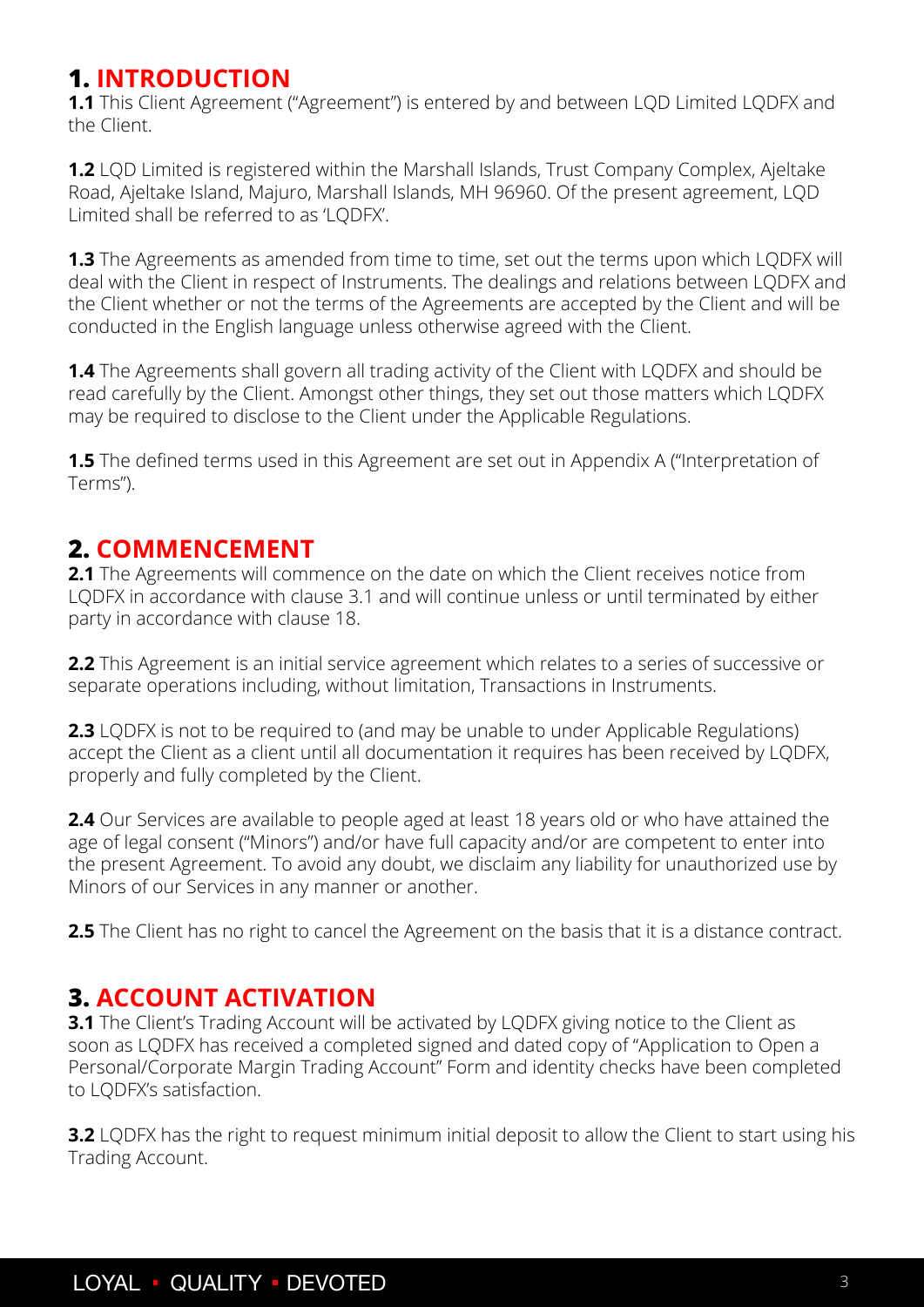<span id="page-3-0"></span>**3.3** The company reserves the right to adjust the account type depending on the balance. If the balance is above a certain amount, the account may be changed to the following:

\$500 + ECN/GOLD  $$25,000 + VIP$ 

The leverage of the account will be adjusted according to these account types.

## **4. CLASSIFICATION**

**4.1** LQDFX will treat the Client as a Retail Client, Professional Client or Eligible Counterparty, depending on how the Client completes the "Application to Open a Personal/Corporate Margin Trading Account" Form. The Client is bound by the method of categorisation as this method is explained thoroughly under the title "Client Categorisation", attached in the schedule, and by accepting these terms and conditions the Client accepts application of such method.

**4.2** When assessing the Client's classification and thereafter dealing with the Client, LQDFX will rely upon the truth, accuracy and completeness of the information provided by the Client in the "Application to Open a Personal/Corporate Margin Trading Account" Form. The Client expressly consents to LQDFX using and relying on all such information in making its assessment and its dealings with the Client.

**4.3** If there is a change in the personal circumstances of the Client, the Client must immediately notify LQDFX of the change in writing.

**4.4** LQDFX may review the Client's classification from time to time (subject to complying with regulatory requirements) to re-classify the Client if necessary.

**4.5** The Client will be categorized and treated by LODFX as a Retail Client unless otherwise expressly specified by LQDFX.

## **5. CAPACITY**

**5.1** In relation to any Transaction the Client acts as Principal and not as Agent on behalf of any third party. This means that unless otherwise agreed, LQDFX will treat the Client as a client for all purposes and the Client shall be directly and fully responsible for performing the obligations under each Transaction made by or on behalf of the Client.

**5.2** If the Client acts in relation to or on behalf of someone else, whether or not the Client identifies that person, LQDFX shall not accept that person as an indirect client and shall accept no obligation to that person, unless otherwise specifically agreed.

**5.3** Any person or Agent notified to LQDFX as being authorised by the Client may give Instructions and Requests to LQDFX concerning any Transaction, or proposed Transaction, or any other matter.

**5.4** The Client authorises LQDFX to rely and act on any Request, Instruction or other communication received from the Client which purports to have been given by the Client or on behalf of the Client without further enquiry on the part of LQDFX as to the authenticity, genuineness, authority or identity of the person giving or purporting to give such Request,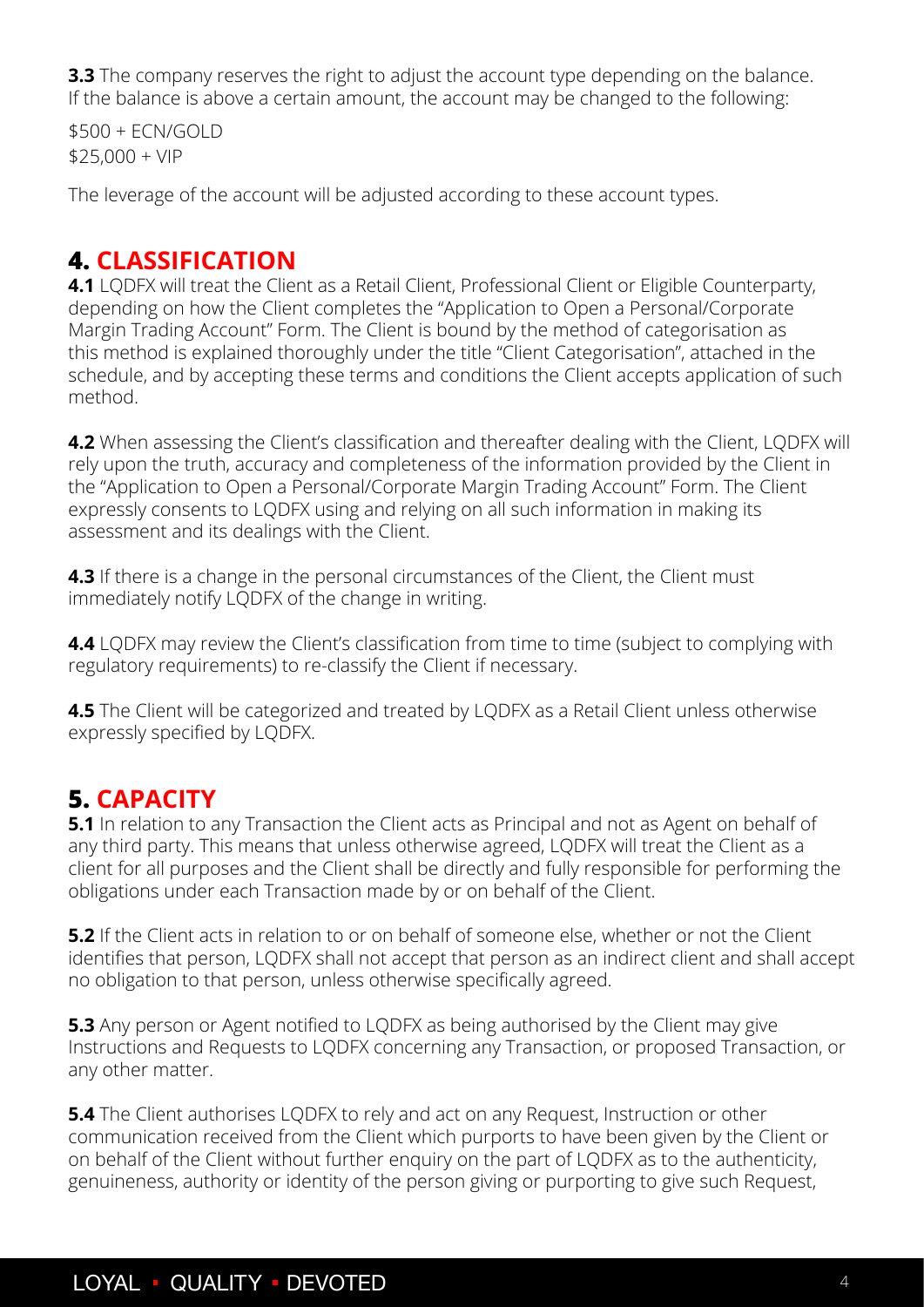<span id="page-4-0"></span>Instruction or other communication. The Client will be responsible for and will be bound by all obligations entered into or assumed by LQDFX on behalf of the Client in consequence of or in connection with such Requests, Instructions or other communications.

**5.5** Unless LODFX receives a written notification from the Client for the termination of the authorization of the person described in clause 5.3., LQDFX will continue accepting Requests, Instructions or other communication given by such person on the Client's behalf and the Client will recognize such as valid and committing to him.

**5.6** The written notification of clause 5.5. for the termination of the authorization to a third party has to be received by LQDFX with at least five (5) Business Days notice prior the termination date.

**5.7** In the event of the death or mental incapacity of the Client (who is the only person that forms the Client), LQDFX will have no responsibility or liability whatsoever in respect of the actions or omissions or fraud of the authorised third party (appointed under clause 5.3. above) in relation to the Client's Trading Account and/or Client Money and LQDFX will stop accepting Requests, Instruction or other communications given from the account of the Client upon LQDFX receives notice of the death or mental incapacity of the Client.

**5.8** In relation to any Transaction, LODFX acts as Principal for any duly regulated counterparty, according to applicable legislation.

**5.9** In relation to any Transaction and the Services provided by LQDFX to the Client, it is the responsibility of the Client to ensure that the Client can accept the Services and/or enter into the Transactions in the country in which the Client is resident.

#### **6. CLIENT MONEY**

**6.1** Relevant Amounts held on the Trading Account ("Segregated Funds") will be segregated by LQDFX and held in accordance with Applicable Regulations.

**6.2** LQDFX may hold Client Money and the money of other clients in the same bank account (omnibus account), according to Applicable Regulations.

**6.3** LQDFX shall not be obliged to pay interest to the Client on any funds which LQDFX holds. The Client waives all rights to interest.

**6.4** LQDFX will promptly place any Segregated Funds held on the Client's behalf and not transferred to or held for LQDFX, into a Segregated Account (subject to and according to Applicable Regulations).

**6.5** Unless the Client has notified LODFX in writing to the contrary, LODFX may hold Segregated Funds on the Client's behalf in a Segregated Account located outside Marshall Islands or pass money held on the Client's behalf to an intermediate broker, settlement agent or OTC counterparty located outside Marshall Islands. The legal and regulatory regime applying to any such person will be different from that of Marshall Islands and in the event of the insolvency or any other equivalent failure of that person, the Client's money may be treated differently from the treatment which would apply if the money was held in a Segregated Account in Marshall Islands. LQDFX will not be liable for the solvency, acts or omissions of any third party referred to in this clause.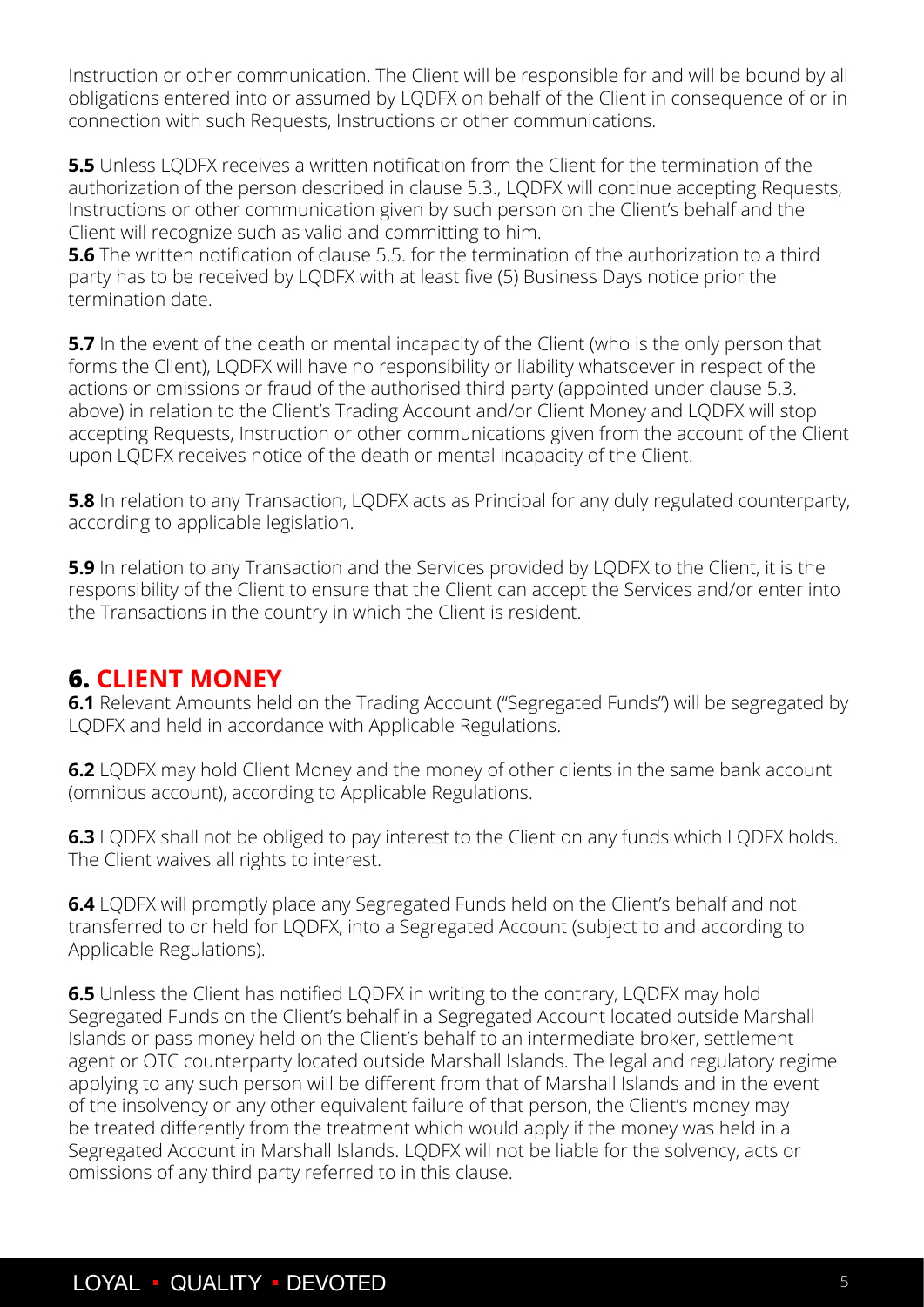<span id="page-5-0"></span>**6.6** The Client agrees that, in the event that there has been no movement on the Client's Trading Account Balance for a period of at two years (notwithstanding any payments or receipts of charges, interest or similar items) and LQDFX is unable to trace the Client despite having taken reasonable steps to do so, LQDFX may release any Client's money balances from the Segregated Account.

**6.7** The Client agrees that LQDFX shall not be held liable or have any further obligation in the event that any credit or financial institution with which Segregated Funds are held defaults in its obligations with respect to the Segregated Funds.

## **7. SERVICES**

**7.1** Subject to the Client's obligations under the Agreements being fulfilled and any other rights of LQDFX herein in the Agreements, LQDFX will offer the following Services to the Client:

- a. Receive and transmit orders or execute orders for the Client in Financial Instruments acting as Principal ;
- b. Provide Foreign Currency Services
- c. Grant credits or loans to a Client (as and if applicable), to allow the Client to carry out a transaction in one or more financial instruments, as described in the present clause, provided that LQDFX is involved in the aforesaid transaction.
- d. Provide Safekeeping and administration of financial instruments for the account of Client (as and if applicable), including custodianship and related services such as cash/collateral management, as described in clause 6.
- e. Provide the Clients access to Investment Research data which may be relevant for Clients' consideration;
- f. Provide Portfolio Management in assisting Clients in managing their funds.

**7.2** Subject to the Client's obligations under the Agreements being fulfilled, LQDFX may enter into Transactions with the Client in Instruments specified on the Website.

**7.3** LQDFX shall carry out all Transactions with the Client on an execution-only basis. LQDFX is entitled to execute Transactions notwithstanding that a Transaction may be not suitable for the Client. LQDFX is under no obligation, unless otherwise agreed in the Agreements, to monitor or advise the Client on the status of any Transaction; to make margin calls; or to close out any Client's Open Positions.

**7.4** The Client shall not be entitled to ask LODFX to provide investment advice or to make any statements of opinion to encourage the Client to make any particular Transaction.

**7.5** LQDFX shall not provide physical delivery of the Underlying Asset of an Instrument in relation to any Transaction. Profit or loss in the Currency of the Trading Account is deposited in/withdrawn from the Trading Account once the Transaction is closed.

**7.6** LQDFX will not provide personal recommendations or advice on the merits of any specific Transactions.

**7.7** LQDFX may from time to time and at its discretion provide information and recommendations in newsletters which it may post on the Website or provide to subscribers via the Website or otherwise. Where it does so:

a. this information is provided solely to enable the Client to make his own investment decisions and does not amount to investment advice;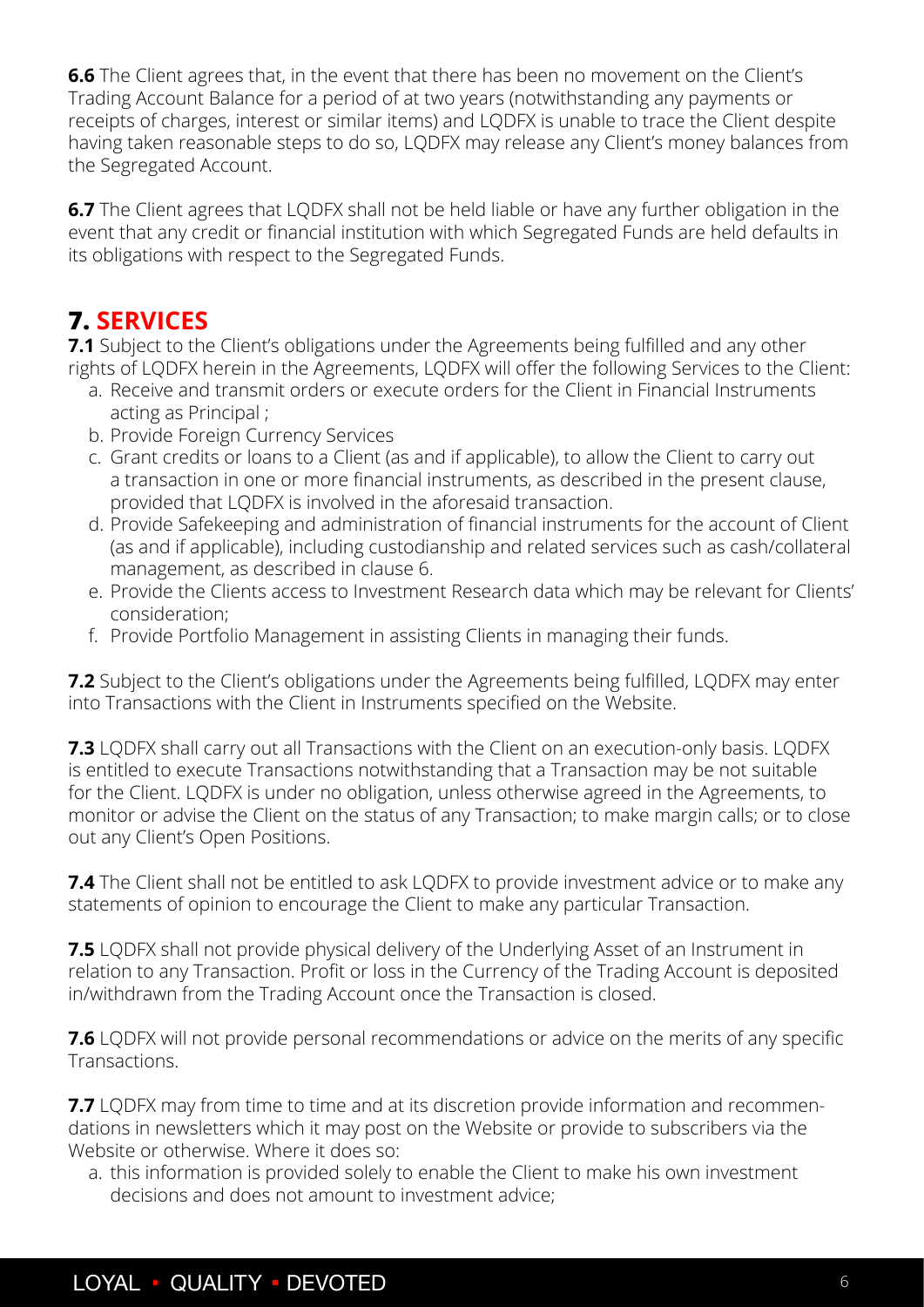- <span id="page-6-0"></span>b. if the document contains a restriction on the person or category of persons for whom that document is intended or to whom it is distributed, the Client agrees that he will not pass it on to any such person or category of persons;
- c. LQDFX gives no representation, warranty or guarantee as to the accuracy of completness of such information or as to the tax consequences of any Transaction;
- d. The Client accepts that prior to dispatch, LQDFX may have acted upon it itself to made use of the information on which it is based. LQDFX does not make representations as to the time of receipt by the Client and cannot guarantee that he will receive such information at the same time as other clients. Any published research reports or recommendations may appear in one or more screen information service.
- e. It is provided solely to assist the Client to make the Client's own investment decisions and does not amount to investment advice or unsolicited financial promotions to the Client.

It does not necessarily take into consideration the relevant legislative or regulatory framework of the country where the Client is resident and it is the Client's responsibility to ensure compliance therewith.

**7.8** In providing the Client with reception and transmission and/or execution services LODFX is not required to assess the suitability of the financial instrument in which the Client wishes to transact, nor the service(s) provided or offered to him. As a result the Client will not benefit from the protection of the Applicable Regulations as regards assessment of suitability.

**7.9** LQDFX is obliged to obtain information about the Client's knowledge and experience in the investment field so that it can assess whether the service or product envisaged is appropriate for him. If the Client elects not to provide such information to the Client, or if the Client provides insufficient information, LQDFX will not be able to determine whether the service or product envisaged is appropriate for the Client. LQDFX shall assume that information about his knowledge and experience provided from the Client to LQDFX is accurate and LQDFX will have no responsibility to the Client if such information is incomplete or misleading or changes or becomes inaccurate unless the Client has informed LQDFX of such changes.

**7.10** LQDFX reserves the right, at its discretion, at any time to refuse to provide the Services to the Client and the Client agrees that LQDFX will have no obligation to inform the Client of the reasons. LQDFX further reserves the right to suspend or delay the provision of any Services in the event of Abnormal Market Conditions.

**7.11** Market commentary, news, or other information are subject to change and may be withdrawn at any time without notice.

**7.12** LQDFX has the right to offer, at its discretion, through the Website, the opportunity for the Client to open a demo account. The Client is hereby notified and understands that the execution in the demo environment where a demo account operates might differ from the environment of a live account. LQDFX shall not be liable for any loss and/or other damage incurred by reason of such differences.

## **8. CONFLICTS OF INTEREST AND MATERIAL INTERESTS**

**8.1** When LODFX deals with or for the Client, LODFX, an associate or some other person connected with LQDFX, may have an interest, relationship or arrangement that is material in relation to the Transaction concerned or that conflicts with the Client's interest. By way of example only, when LQDFX deals with a Transaction for or on behalf of the Client, LQDFX may be: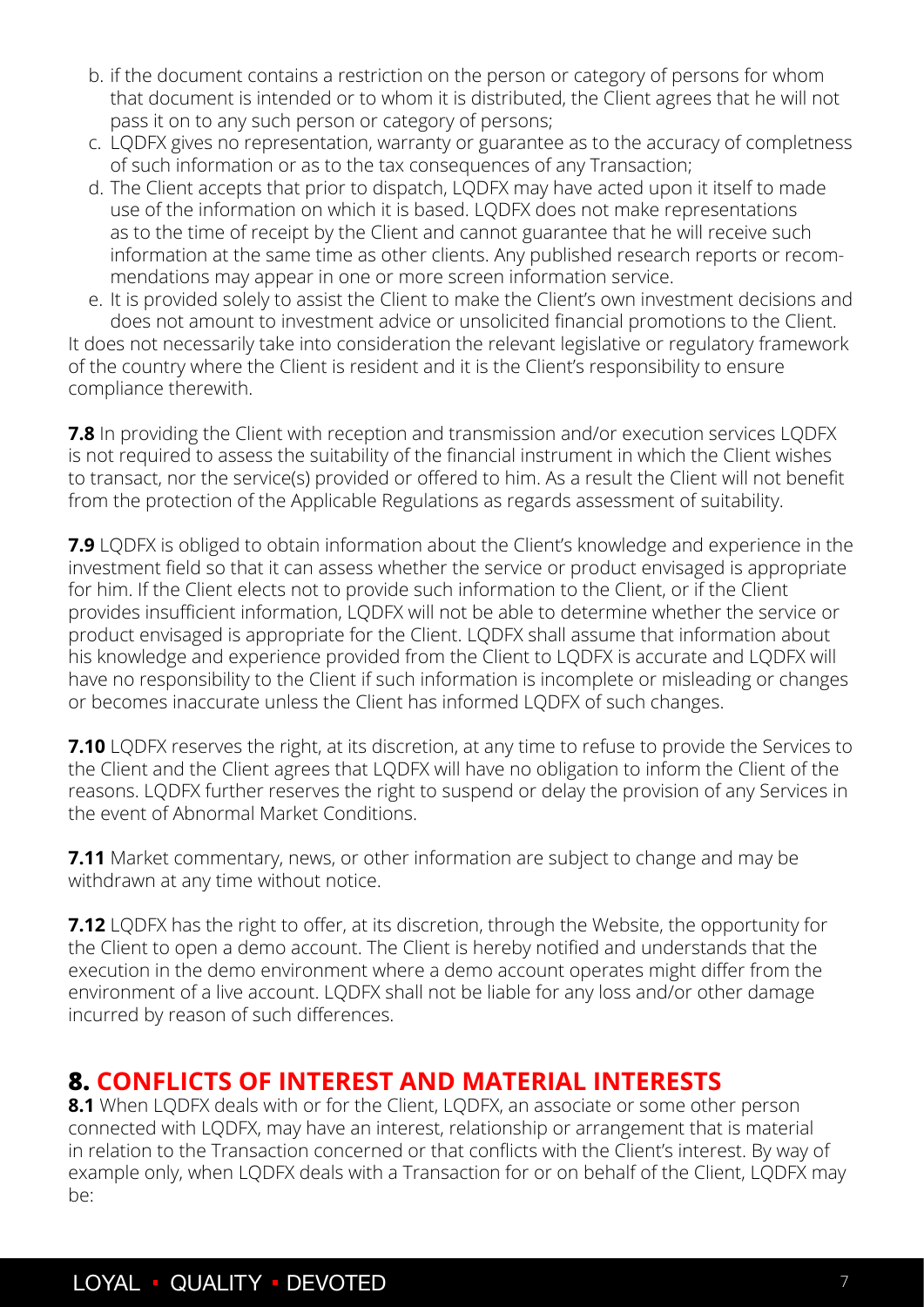- <span id="page-7-0"></span>a. dealing in the Instrument concerned as Principal for LQDFX's account by selling to or buying the Instrument from the Client;
- b. matching the Client's Transaction with that of another Client by acting on such other Client's behalf as well as on the Client's behalf;
- c. dealing in the Instrument which LQDFX recommends to the Client (including holding a Long or Short Position); or
- d. advising and providing other services to associates or other Clients of LQDFX who may have interests in investments or underlying assets which conflict with the Client's interests.

**8.2** The Client consents to and authorises LQDFX to deal with or for the Client in any manner which LQDFX considers appropriate, notwithstanding any conflict of interest or the existence of any material interest in a Transaction, without prior reference to the Client.

## **9. COMMISSIONS, CHARGES AND OTHER COSTS**

**9.1** The Client shall be obliged to pay LQDFX the commissions, charges and other costs set out on LQDFX's website(s). LQDFX will display all current commissions, charges and other costs on its Website.

**9.2** LQDFX may vary commissions, charges and other costs from time to time without prior Written Notice to the Client. All changes in commissions, charges and other costs are displayed on LQDFX Website.

**9.3** Any commissions or fees which LQDFX receives or pays will be effected.

**9.4** LQDFX may from time to time deal on the Client's behalf with persons whom LQDFX has a soft commission agreement which permits LQDFX (or another member of LQDFX's group) to receive goods or services in return for transacting investment business with such persons or others. It is the policy of LQDFX in relation to such agreements to ensure that such arrangements operate in the best interest of the Client as far as practicable, for example, because the arrangements allow access to information or other benefits which would not otherwise be available.

**9.5** The Client is hereby agrees that in the event where the Client has been introduced to LQDFX by a Partner (Introducer and/or Affiliate) of LQDFX Partners and/or of LQDFX and/ or any third party, LQDFX may pay a fee and/or commission to LQDFX Partners and/or the Partner directly, for services rendered calculated on the basis of the volume traded by the Client and/or otherwise and/or on the basis of the agreement concluded between the two parties. Upon request from the Client, LQDFX shall disclose further details.

**9.6** The Client undertakes to pay all stamp expenses relating to this Agreement and any documentation which may be required for the currying out of the Transactions.

The Client shall be solely responsible for all filings, tax returns and reports on any

Transactions which should be made to any relevant authority, whether governmental or otherwise, and for payment of all taxes (including but not limited to any transfer or value added taxes), arising out of or in connection with any Transaction.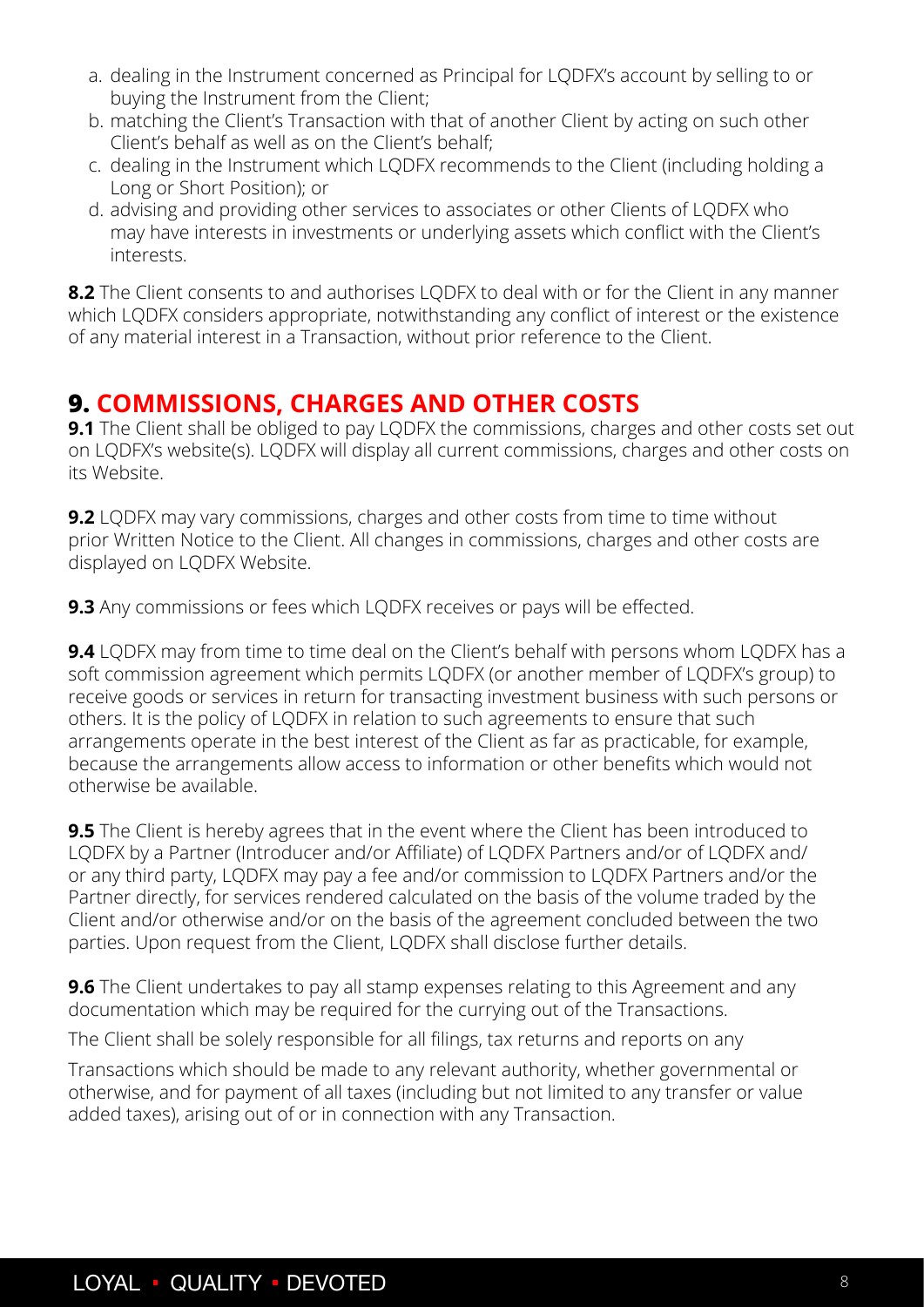## <span id="page-8-0"></span>**10. CURRENCY**

**10.1** LQDFX is entitled, without prior notice to the Client, to make any currency conversions which LQDFX considers necessary or desirable for the purposes of complying with its obligations or exercising its rights under the Agreements or any Transaction. Any such conversion shall be effected by LQDFX in such manner and at such rates as LQDFX may in its discretion determine, having regards to the prevailing rates for freely convertible currencies.

**10.2** All foreign currency exchange risk arising from any Transaction or from the compliance by LQDFX with its obligations or the exercise by it of its rights.

#### **11. PROVIDING QUOTES**

**11.1** LODFX provides Ouotes to the Clients.

**11.2** LQDFX shall not be obliged to, but may, at its absolute discretion, execute as Principal the Client's Requests and Instructions in respect of any Instrument out of normal trading hours specified in the Contract Specifications for that particular Instrument. In such a case all the trades executed will be reported and submitted to the Client if required and/or requested. LQDFX specifies Spread for each Instrument on its website. LQDFX is entitled to change Spreads without prior Written Notice to the Client. Otherwise, LQDFX shall notify the Client not less than 2 (two) calendar days prior to any changes in Spreads.

## **12. CLIENT'S REQUESTS AND INSTRUCTIONS**

- **12.1** LQDFX processes and executes Requests and Instructions.
- **12.2** The conditions referred to in clause 12.2 are as follows:
	- a. a Quote must be obtained from LQDFX;
	- b. a Quote must not be an Indicative Quote;
	- c. if a Quote is provided to the Client via the Client Terminal or the telephone, the Client Instruction must be given whilst the Quote is valid;
	- d. LQDFX receives and accepts the Instruction before the telephone conversation or before the Internet connection is disrupted;
	- e. a Quote must not be manifestly erroneous;
	- f. a Quote must not be an Error Quote (Spike);
	- g. the Transaction Size must not be less than the minimum Transaction Size for this Instrument indicated in the Contract Specifications;
	- h. a Force Majeure Event must not have occurred;
	- i. when the Client gives a Request or an Instruction to LQDFX an Event of Default must not have occurred in respect of the Client; and
	- j. when the Client opens a position the Client shall have sufficient Free Margin to cover the Initial Margin requirement in respect of that Open Position.

**12.3** Terms defined in the Agreements are subject to the Transaction Size within Normal Market Size for the specified Instrument (refer to the Website for details). LQDFX may, at its absolute discretion, change these terms if the Client wishes to make a Transaction larger than Normal Market Size for the specified Instrument.

**12.4** LQDFX reserves the right not to accept any offer or to enter into a Transaction with the Client, e.g., if LQDFX believes that it will not be able to hedge the proposed Transaction in the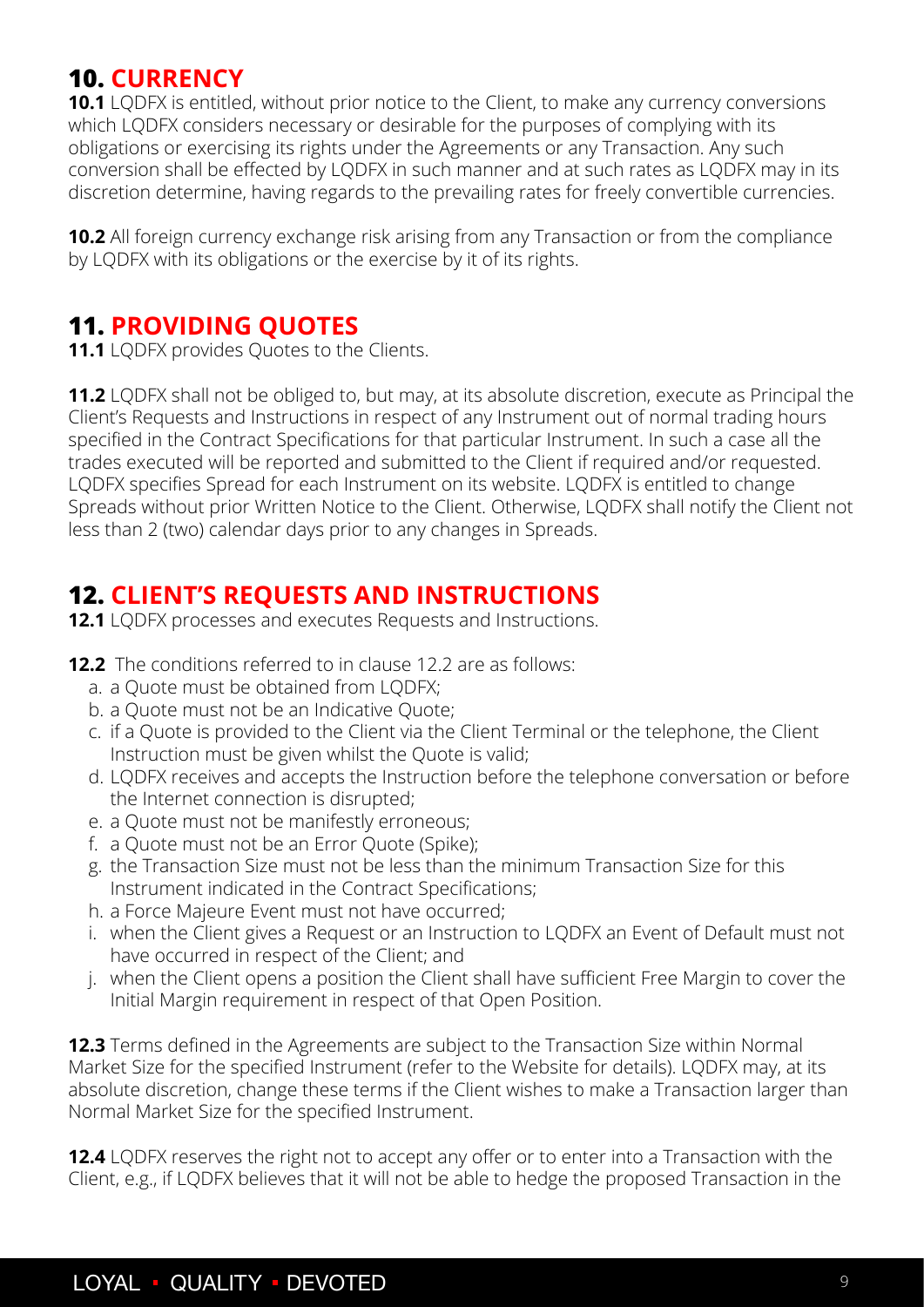<span id="page-9-0"></span>Underlying Market, or the proposed Transaction is of such a size (too small or too large), that LQDFX does not wish to accept that Transaction.

**12.5** LQDFX has the right to delete any cancelled Pending Orders older than 1 month from the Client's Trading Account history.

## **13. NETTING**

**13.1** The amounts payable under the are automatically converted by LODFX into the Currency of the Trading Account at the relevant exchange rate for spot dealings in the foreign exchange market.

**13.2** If the aggregate amount payable under the Agreements by the Client equals the aggregate amount payable under the Agreements by LQDFX, then the obligations to make payment of any such amount will be automatically satisfied and discharged.

**13.3** If the aggregate amount payable by one party exceeds the aggregate amount payable by the other party, then the party with the larger aggregate amount shall pay the excess to the other party and all obligations to make payment will be automatically satisfied and discharged. This provision shall also apply when a Client that may have multiple Trading Accounts and where an amount is due and owing to LQDFX from one of the Trading Accounts whereas there are funds available in any other Trading Account, then LQDFX shall be entitled to settle any obligations due by the Trading Account in deficit by transferring funds from the Trading Account(s) which has funds available. In the event of such transfer, LQDFX shall not be liable for any margin call or losses that the Client may suffer, including but not limited to losses due to Stop-out Level.

**13.4** The Client obligations to pay any due amount shall include all commissions, charges and other costs determined by LQDFX.

## **14. MARGIN REQUIREMENTS**

**14.1** The Client shall provide and maintain the Initial Margin and/or Hedged Margin in such limits as LQDFX, at its sole discretion, may require from time to time. Such sums of money shall only be paid to LQDFX's bank account in the form of cleared funds. It is the Client's responsibility to ensure that the Client understands how a margin is calculated.

**14.2** The Client shall pay Initial Margin and/or Hedged Margin at the moment of opening a position. The amount of Initial Margin and Hedged Margin for each Instrument is defined in the Contract Specifications.

**14.3** If no Force Majeure Event has occurred, LQDFX is entitled to change margin requirements, giving to the Client 3 (three) Business Days Written Notice prior to these amendments.

**14.4** LQDFX is entitled to change margin requirements without prior Written Notice in the case of Force Majeure Event.

**14.5** LQDFX is entitled to apply new margin requirements amended in accordance with clauses and 14.4 to the new positions and to the positions which are already open.

**14.6** LQDFX is entitled to close the Client's Open Positions without the consent of the Client or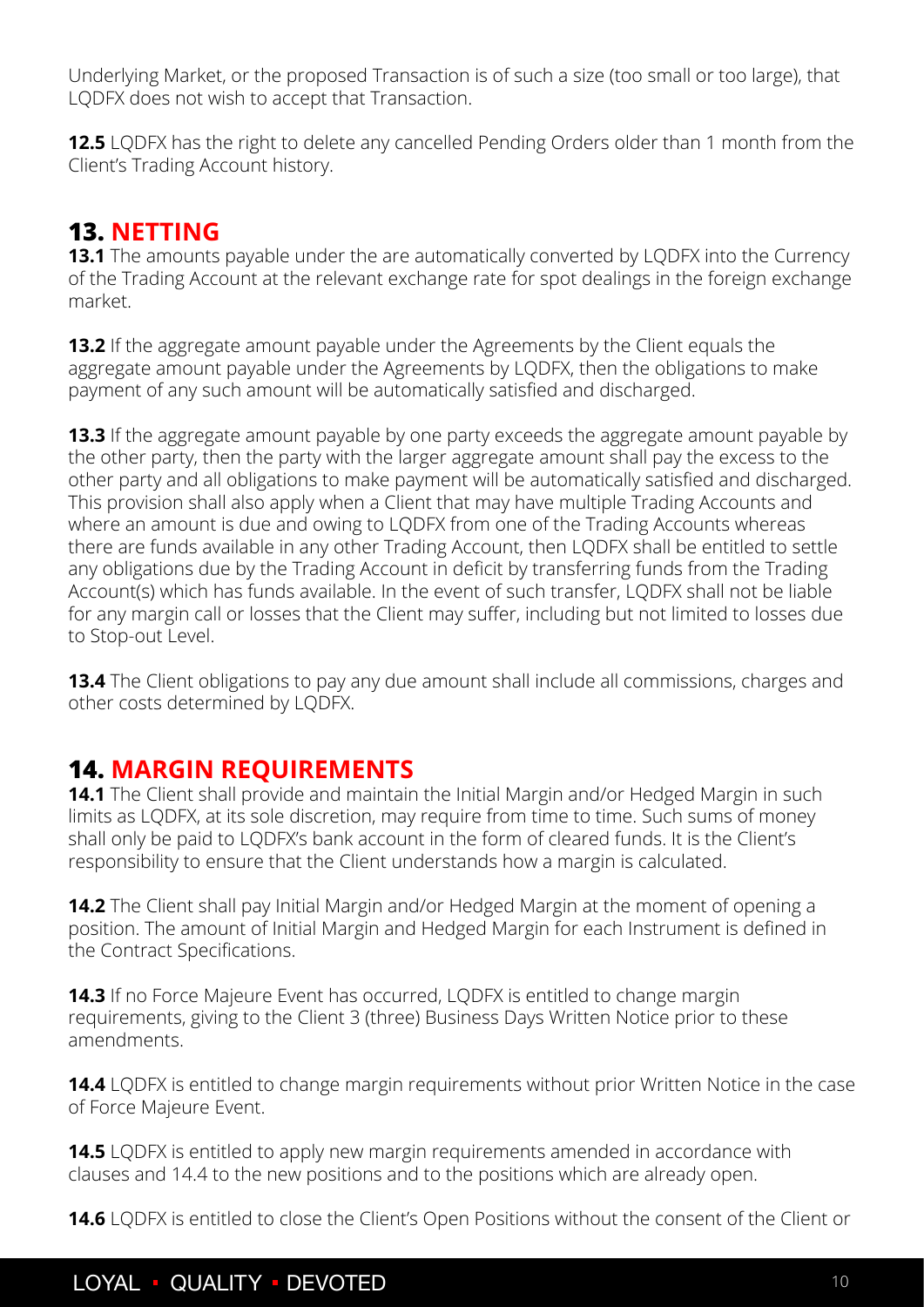<span id="page-10-0"></span>any prior Written Notice if the Equity is less than certain rate depending on the account type as stipulated on the Website.

**14.7** It is the Client's responsibility to notify LQDFX as soon as the Client believes that the Client will be unable to meet a margin payment when due.

**14.8** LQDFX is not obliged to make margin calls for the Client. LQDFX is not liable to the Client for any failure by LQDFX to contact, or attempt to contact the Client.

**14.9** For the purposes of determining whether the Client has breached clause 14.6 above, any sums referred to therein which are not denominated in the Currency of the Trading Account shall be treated as if they were denominated in the Currency of the Trading Account by converting them into the Currency of the Trading Account at the relevant exchange rate for spot dealings in the foreign exchange market.

**14.10** Margin call on all accounts is 50%. Stop out level on all accounts is 20% apart from the VIP account, where is 30%.

## **15. PAYMENTS**

**15.1** The Client may deposit funds into the Trading Account at any time. All payments to LQDFX shall be made in accordance with Payment Instructions set forth on the Website. Under no circumstances will third party or anonymous payments be accepted.

**15.2** The Client may withdraw funds from the Trading Account at any time in accordance with the clause 15.3.

**15.3** If the Client gives an instruction to withdraw funds from the Trading Account, LODFX shall pay the specified amount within two (2) Business Days once the instruction has been accepted, if the following requirements are met:

- a. the withdrawal instruction includes all necessary information;
- b. the instruction is to make a bank transfer to the account of the Client (under no circumstances will payments to third party or anonymous accounts be accepted); and
- c. at the moment of payment, the Client's Free Margin exceeds the amount specified in the withdrawal instruction including all payment charges.

**15.4** LQDFX shall debit the Client's Trading Account for all payment charges. In the event that the Client instructs LQDFX to close the Client's Trading Account, the net amount payable to the Client shall be the balance amount less any and all bank charges provided the balance amount is greater than the bank charges; if not, then the Client agrees he will not receive any amount and the account will be closed without any further transfer of funds taking place.

**15.5** If the Client has the obligation to pay any amount to LQDFX which exceeds the Trading Account Equity the Client shall pay the amount of excess forthwith upon the obligation arising.

**15.6** All incoming payments shall be credited to the Client's Trading Account no later than one (1) Business day after funds are cleared by LQDFX's bank.

**15.7** The Client acknowledges and agrees that (without prejudice to any of LQDFX's other rights under the Agreements to close out the Client's Open Positions and exercise other default remedies against the Client), where a sum is due and payable to LQDFX in accordance with the Agreements and sufficient cleared funds are not yet credited to the Client's Trading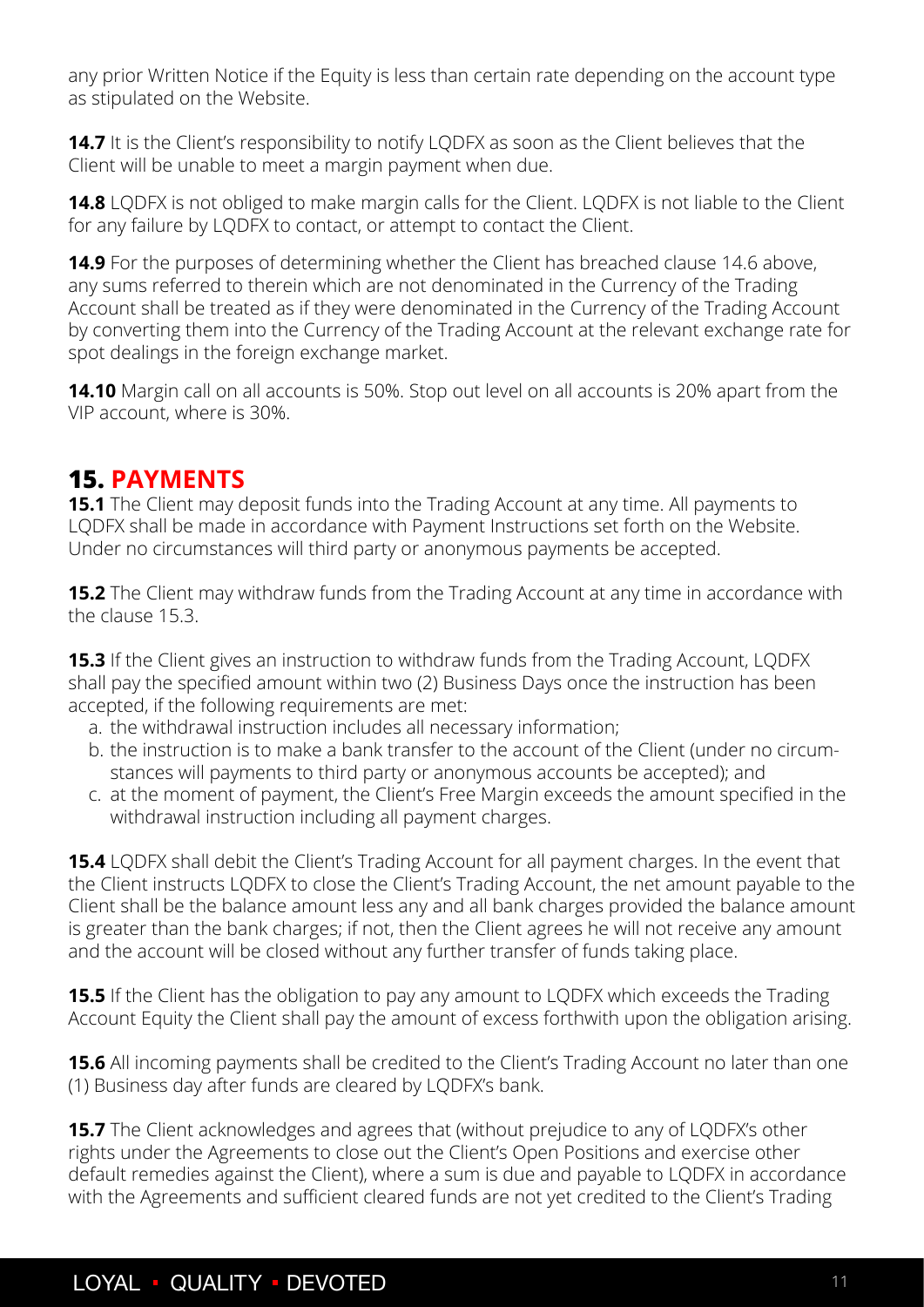<span id="page-11-0"></span>Account, LQDFX shall be entitled to treat the Client as having failed to make a payment to LQDFX and to exercise its rights under the Agreements.

**15.8** The Client shall make any margin payments or other payments due in US dollars, Euros, other currencies accepted by LQDFX. The payment amount will be converted into the Currency of the Trading Account at the rate determined by the bank of LQDFX.

**15.9** If the Client uses the Crypto option to deposit funds into their LQDFX Wallet he/she must ensure that the transaction is made in the cryptocurrency originally selected. Otherwise, the funds cannot be identified and LQDFX will not be able to recover the loss of such funds. LQDFX is not liable to any further remuneration.

For example, if the Bitcoin method is selected, the Client shall not send in Bitcoin cash, or Ripple or any other cryptocurrency which differs from the one selected originally.

*The Client needs to make sure to read all deposit instructions provided by the Company through the website and the Client Portal before proceeding with the actual deposit.*

## **16. LIMITATIONS OF LIABILITY AND INDEMNITY**

**16.1** In the event LQDFX may provide advice, information or recommendations to the Client, LQDFX shall not be responsible for the profitability of such advice, information or recommendations. The Client acknowledges that LQDFX shall not, in the absence of its fraud, willful default or gross negligence, be liable for any losses, costs, expenses or damages suffered by the Client arising from any inaccuracy or mistake in any information given to the Client including, without limitation, information relating to any Transactions. Subject to the right of LQDFX to void or close any Transaction in the specific circumstances set out the Agreements, any Transaction following such inaccuracy or mistake shall nonetheless remain valid and binding in all respects on both LQDFX and the Client.

**16.2** LQDFX will not be liable for any loss or expense incurred by the Client in connection with, or directly or indirectly arising from:

- a. any error or failure in the operation of the Trading Platform or any delay caused by the Client Terminal;
- b. Transactions made via the Client Terminal or by telephone;
- c. any failure by LQDFX to perform any of its obligations under the Agreements as a result of a cause beyond its control; or
- d. the acts, omissions or negligence of any third party.

**16.3** The Client will indemnify LQDFX and keep LQDFX indemnified on demand in respect of all liabilities, costs, claims, demands and expenses of any nature whatsoever which LQDFX suffers or incurs as a direct or indirect result of any failure by the Client to perform any of the Client's obligations under the Agreements.

LQDFX shall in no circumstances be liable to the Client for any consequential special or indirect losses, loss of profits, loss of opportunity (including in relation to subsequent market movements), costs, expenses or damages the Client may suffer in relation to the Agreements, unless otherwise agreed in the Terms of Business.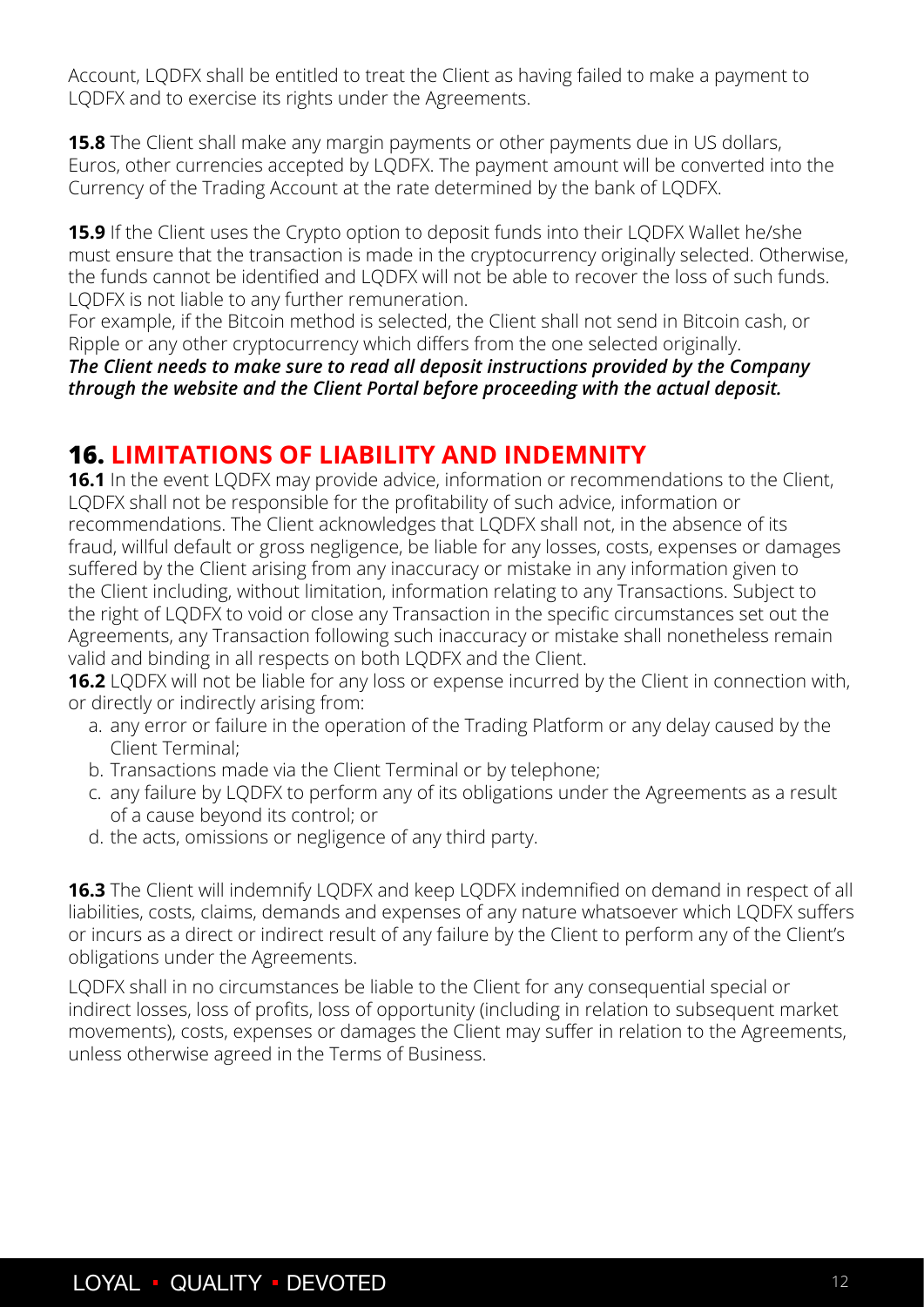## <span id="page-12-0"></span>**17. WRITTEN NOTICE**

**17.1** Any Written Notice given under this Agreement may be made as follows:

- a. email;
- b. facsimile transmission;
- c. post.

**17.2** All contact details provided by the Client, e.g. address, email address or fax number as last notified will be used as applicable. The Client agrees to accept any notices or messages from LQDFX at any time.

**17.3** Any such Written Notice will be deemed to have been served:

- a. if sent by email, within one hour after emailing it;
- b. if sent by Trading Platform internal mail, immediately after sending it;
- c. if sent by fax, at the completion of transmission during business hours at its destination or, if not within business hours, at the opening of the next period of business hours, but subject to: - proof by the sender that the sender holds a printed transmission report confirming dispatch of the transmitted notice; and

- the sender not receiving any telephone calls from the recipient within one hour from the above time, that the fax has not been received in a legible form.

- d. if sent by post, seven calendar days after posting it;
- e. if posted on LQDFX News Webpage, within one hour after it has been posted.

**17.4** For the purpose of clause 17, "business hours" mean between 8:00 a.m. and 5:00 p.m. on a Business Day.

#### **18. AMENDMENT AND TERMINATION**

**18.1** The Client acknowledges that LQDFX has the right to unilaterally modify the terms and conditions of all agreements at any time and at its sole discretion, giving to the Client Written Notice by email and/or by posting the modification on the Website and the Client shall have an option to terminate the present by giving notice in writing.

**18.2** The Client may terminate this Agreement with immediate effect by giving Written Notice to LQDFX.

**18.3** LQDFX may terminate this Agreement with immediate effect by giving Written Notice to the Client.

**18.4** Any such termination will not affect any obligation which has already been incurred by either the Client or LQDFX in respect of any Open Position or any legal rights or obligations which may already have arisen under the Agreements or any Transactions and deposit/ withdrawal operations made thereunder.

**18.5** Upon termination of this Agreement, LQDFX will be entitled without prior notice to the Client to cease to grant the Client access to the Trading Platform.

**18.6** Upon termination of this Agreement, all amounts payable by the Client to LQDFX will become immediately due and payable including (but without limitation):

- a. all outstanding fees, charges and commissions;
- b. any dealing expenses incurred by terminating this Agreement and charges incurred for transferring the Client's investments to another investment firm; and any losses and expenses realised in closing out any Transactions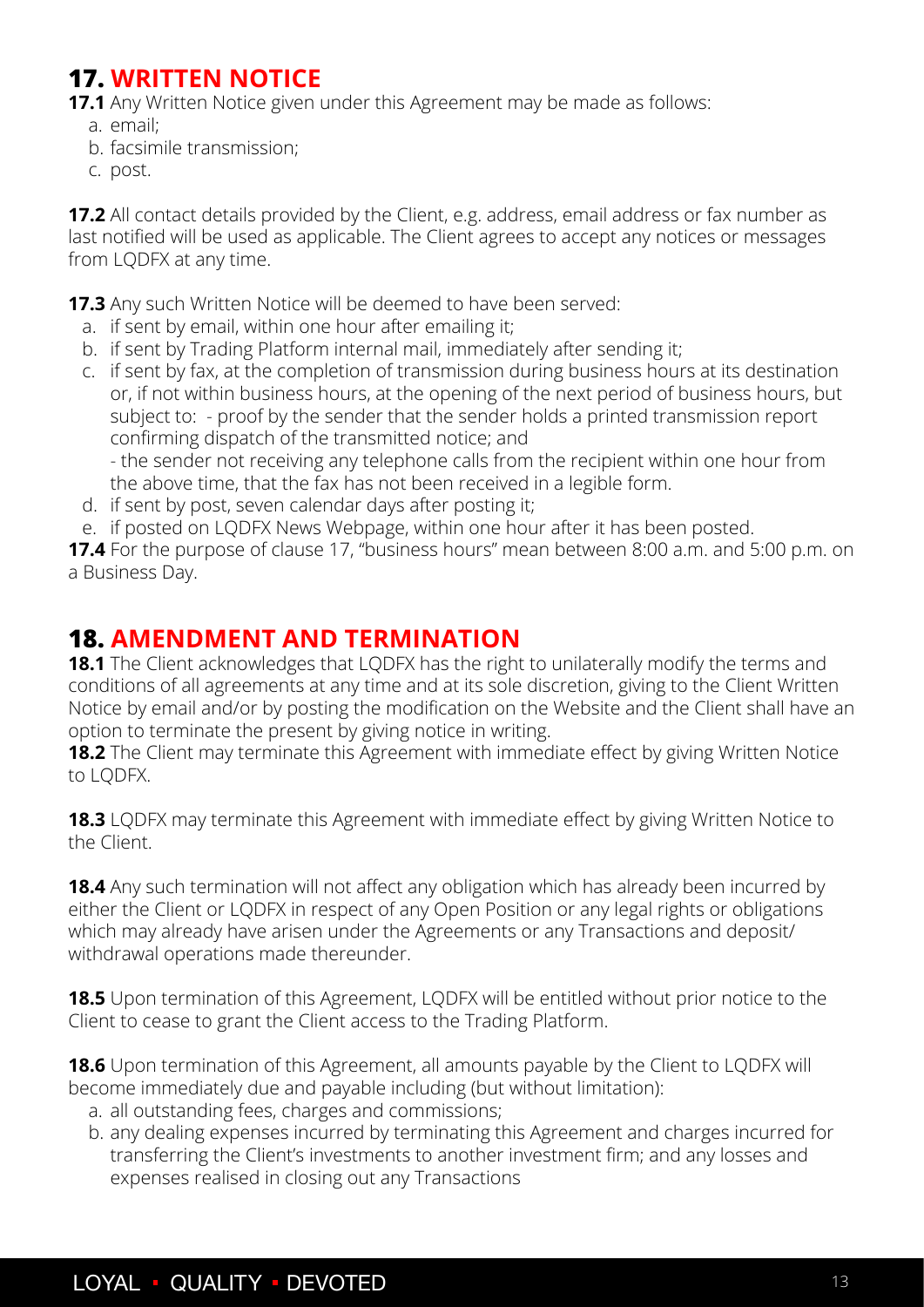## <span id="page-13-0"></span>**19. PERSONAL DATA AND RECORDING OF TELEPHONE CALLS**

**19.1** LQDFX may use, store or otherwise process personal information provided by the Client in connection with the provision of the Services.

**19.2** If the Client is an individual, LQDFX is obliged to supply the Client, on request, with a copy of personal data which it holds about the Client (if any), provided that the Client pays a fee.

**19.3** By entering into this Agreement, the Client will be consenting to the transmittal of the Client's Information (and/or have obtained consent from individuals working on the Client's behalf), and in the event that he/she is an individual this will be done according to the provisions of Processing of Personal Data (Protection of the Individual) Law of 2001 as amended from time to time. By entering into this Agreement, the Client expressly consents to LQDFX transmitting the Client's Information to any third parties which may require same in order to effectively implement the Services or effectively executing any operational function performed to LQDFX to Client (e.g. refunding the Client his money).

**19.4** Telephone conversations between the Client and LQDFX may be recorded. All Instructionsor Requests received by telephone will be binding as if received in writing. Any recordings shall be and remain the sole property of LQDFX and will be accepted by the Client as conclusive evidence of the Instructions/Requests or conversations so recorded. The Client agrees that LQDFX may deliver copies of transcripts of such recordings to any court, regulatory or government authority.

## **20. CONSENT TO DIRECT CONTACT AND PROVISION OF INFORMATION**

**20.1** The Client accepts that LQDFX, for the purpose of marketing financial services and products, may, from time to time, make direct contact with the Client by telephone, facsimile or otherwise upon the Client's consent. Once such a consent is obtained the Client agrees to such communications and agrees that the Client will not consider such communication a breach of any of the Client's rights under any relevant data protection and/or privacy regulations. The Client may opt out of receiving such communications by sending LQDFX an e-mail at: support@lqdfx.com.

**20.2** The Client accepts that LQDFX shall have the right to request any information or documentation reasonably required and the Client shall be obliged to provide the same to LQDFX immediately.

#### **21. CONFIDENTIALITY AND WAIVER**

**21.1** The information which LODFX holds about the Client is confidential and will not be used for any purpose other than in connection with the provision of the Services. Information of a confidential nature will be treated as such provided that such information is not already in the public domain or in the legal possession of LQDFX and was not subject to an obligation of confidence or non-disclosure at the moment of its receipt by LQDFX. Information of a confidential nature will only be disclosed to any person, in the following circumstances:

- a. where required by law or as requested by regulatory and enforcement authorities, courts and similar bodies which have jurisdiction over LQDFX;
- b. to investigate or prevent fraud or other illegal activity;
- c. to those members of LQDFX's personnel who require information thereof for the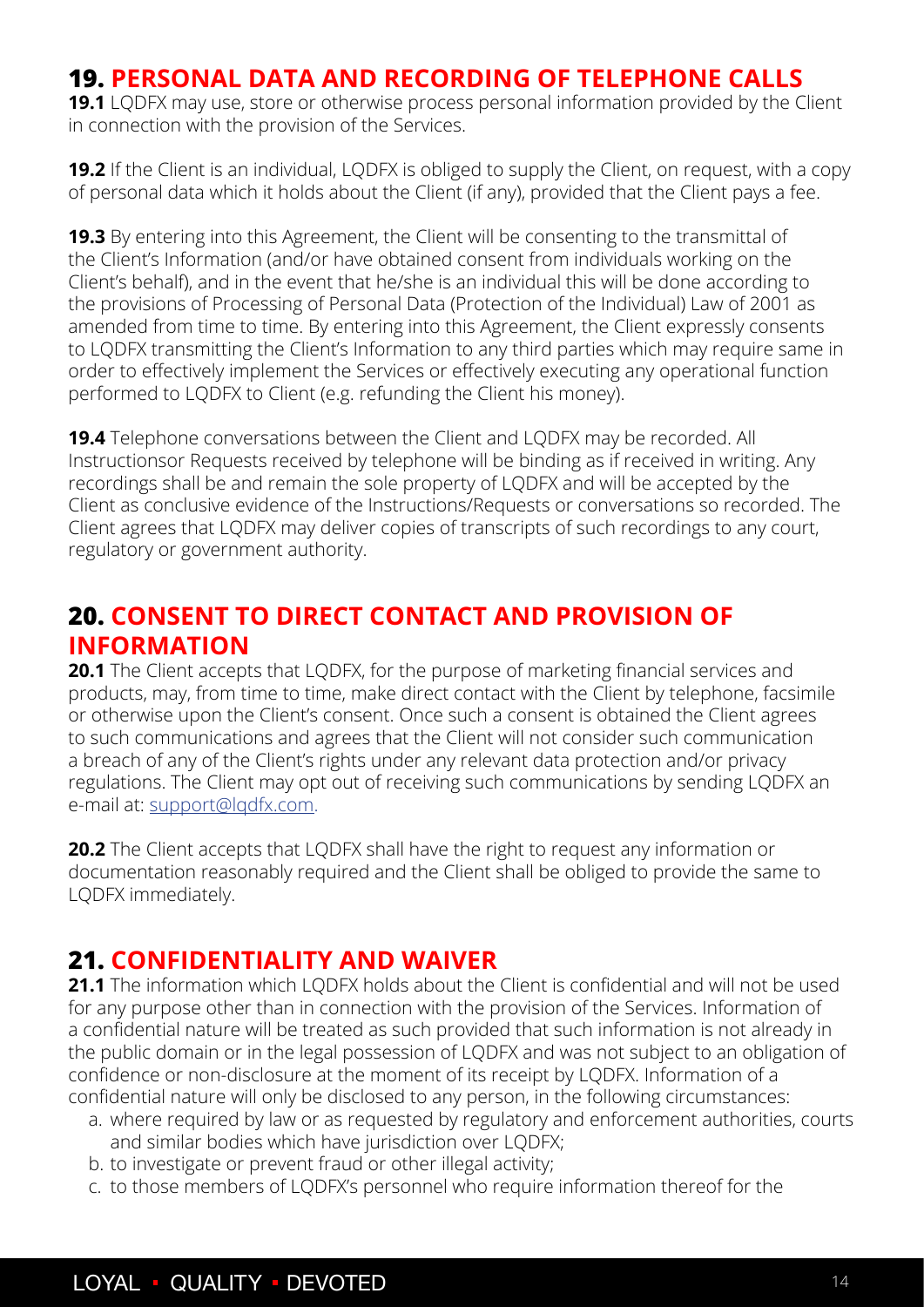<span id="page-14-0"></span>performance of their duties under the Agreements or to any third party in connection with the provision of Services to the Client by LODFX;

- d. for purposes ancillary to the provision of the Services or the administration of the Client's Trading Account, including, without limitation, for the purposes of credit or identification enquiries or assessments;
- e. at the Client's request or with the Client's consent;
- f. to LQDFX's consultants, lawyers, auditors, provided that in each case the relevant professional shall be informed about the confidential nature of such information and commit to the confidentiality herein obligations as well;
- g. to judicial proceeding between LQDFX and the Client;

**21.2** Notwithstanding anything to the contrary in this Agreement or in any non-disclosure, confidentiality or other agreement between the parties, each party hereby consents to the disclosure of information.

## **22. TIME OF ESSENCE**

**22.1** Time shall be of the essence in all agreements.

## **23. DEFAULT**

**23.1** Each of the following constitutes an "Event of Default":

- a. the failure of the Client to provide any Initial Margin and/or Hedged Margin, or other amount due under the all agreements;
- b. the failure of the Client to perform any obligation due to LQDFX;
- c. any breach of clauses 14 or 15 by the Client;
- d. the initiation by a third party of proceedings for the Client's bankruptcy (if the Client is an individual) or for the Client's winding-up or for the appointment of an administrator or receiver in respect of the Client or any of the Client's assets (if the Client is a company) or (in both cases) if the Client makes an arrangement or composition with the Client's creditors or any procedure which is similar or analogous to any of the above is commenced in respect of the Client;
- e. where any representation or warranty made by the Client in clause 24 is or becomes untrue;
- f. the Client is unable to pay the Client's debts when they fall due;
- g. the Client (if the Client is an individual) dies or becomes of unsound mind; or
- h. any other circumstance where LQDFX reasonably believes that it is necessary or desirable to take any action set out in clause 23.2.
- i. The Client has carried out trading:
	- which can be characterized as excessive without a legitimate intent, to profit from market movements;
	- while relying on price latency or arbitrage opportunities;
	- which can be considered as market abuse;
	- during Abnormal Market Conditions.

23.2 If an Event of Default occurs LQDFX may, at its absolute discretion, at any time and without prior Written Notice, take one or more of the following steps:

- a. close out all or any of the Client's Open Positions at current Quotes;
- b. debit the Client's Trading Account(s) for the amounts which are due to LQDFX;
- c. close any or all of the Client's Trading Accounts held with LQDFX;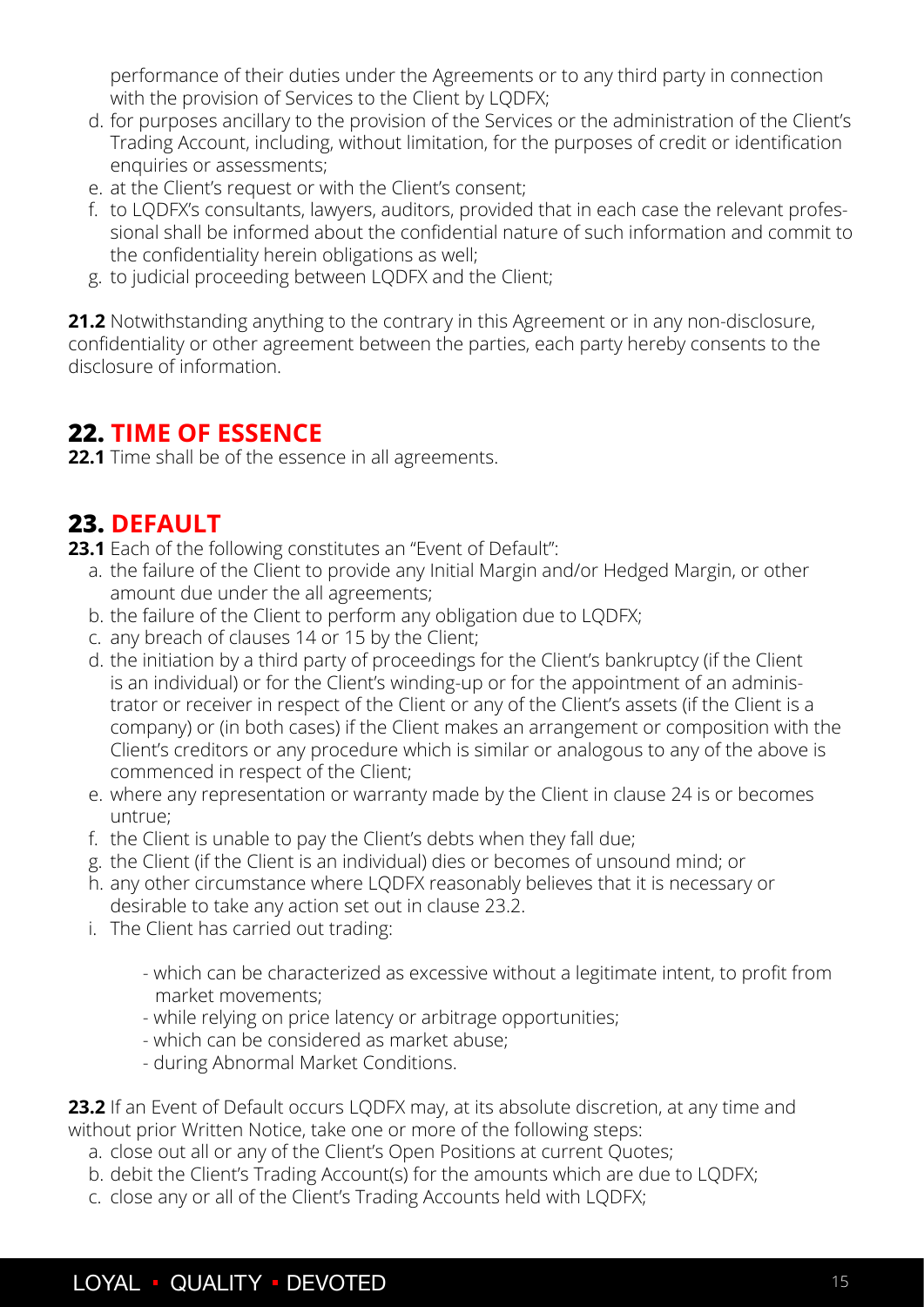- <span id="page-15-0"></span>d. refuse to open new Trading Accounts for the Client;
- e. adjust the Client's trading account balance to remove illicit profit

## **24. REPRESENTATIONS AND WARRANTIES**

24.1 The Client represents and warrants to LQDFX, and agrees that each such representation and warranty is deemed repeated each time the Client gives an Instruction or Request by reference to the circumstances prevailing at such time, that:

- a. the Client has read and fully understood the terms of all agreements;
- b. the Client is duly authorised to enter into the Agreements, to give Instructions and Requests and to perform its obligations thereunder;
- c. the Client acts as Principal;
- d. the Client is an individual who has completed an "Application to Open a Personal Margin Trading Account" Form or, if the Client is a company, the person who has completed "Application to Open a Corporate Margin Trading Account" Form on the Client's behalf is duly authorised to do so;
- e. all actions performed under the LQDFX's Agreements will not violate the Law, the Applicable Regulations or any law, ordinance, charter, by-law or rule applicable to the Client or to the jurisdiction in which the Client is resident, or any agreement by which the Client is bound or by which any of the Client's assets are affected;
- f. the Client consents to the provision of the information of the agreements by means of Website; and
- g. the Client confirms that he has regular access to the internet and consents LQDFX provides him with information, including, without limitation, information about amendments to the terms and conditions, costs, fees, Policies and information about the nature and risks of investments by posting such information on the Website.

24.2 In addition to all other rights and remedies available to it, LODFX has the right to render any position voidable or to close out any or all positions at the current Quotes at any time, at its absolute discretion, if the Client breaches clause 24.1.

## **25. FORCE MAJEURE**

**25.1** LQDFX may, in its reasonable opinion, determine that a Force Majeure Event exists, in which case LQDFX will, in due course, take reasonable steps to inform the Client.

A Force Majeure Event includes without limitation:

- a. any act, event or occurrence (including, without limitation, any strike, riot or civil commotion, terrorism, war, act of God, accident, fire, flood, storm, interruption of power supply, electronic, communication equipment or supplier failure, civil unrest, statutory provisions, lock-outs) which, in LQDFX's reasonable opinion, prevents LQDFX from maintaining an orderly market in one or more of the Instruments;
- b. the suspension, liquidation or closure of any market or the abandonment or failure of any event to which LQDFX relates its Quotes, or the imposition of limits or special or unusual terms on the trading in any such market or on any such event; or
- c. Abnormal Market Conditions.

**25.2** If LQDFX determines in its reasonable opinion that a Force Majeure Event exists (without prejudice to any other rights) LQDFX may without prior Written Notice and at any time take any of the following steps:

1. increase margin requirements;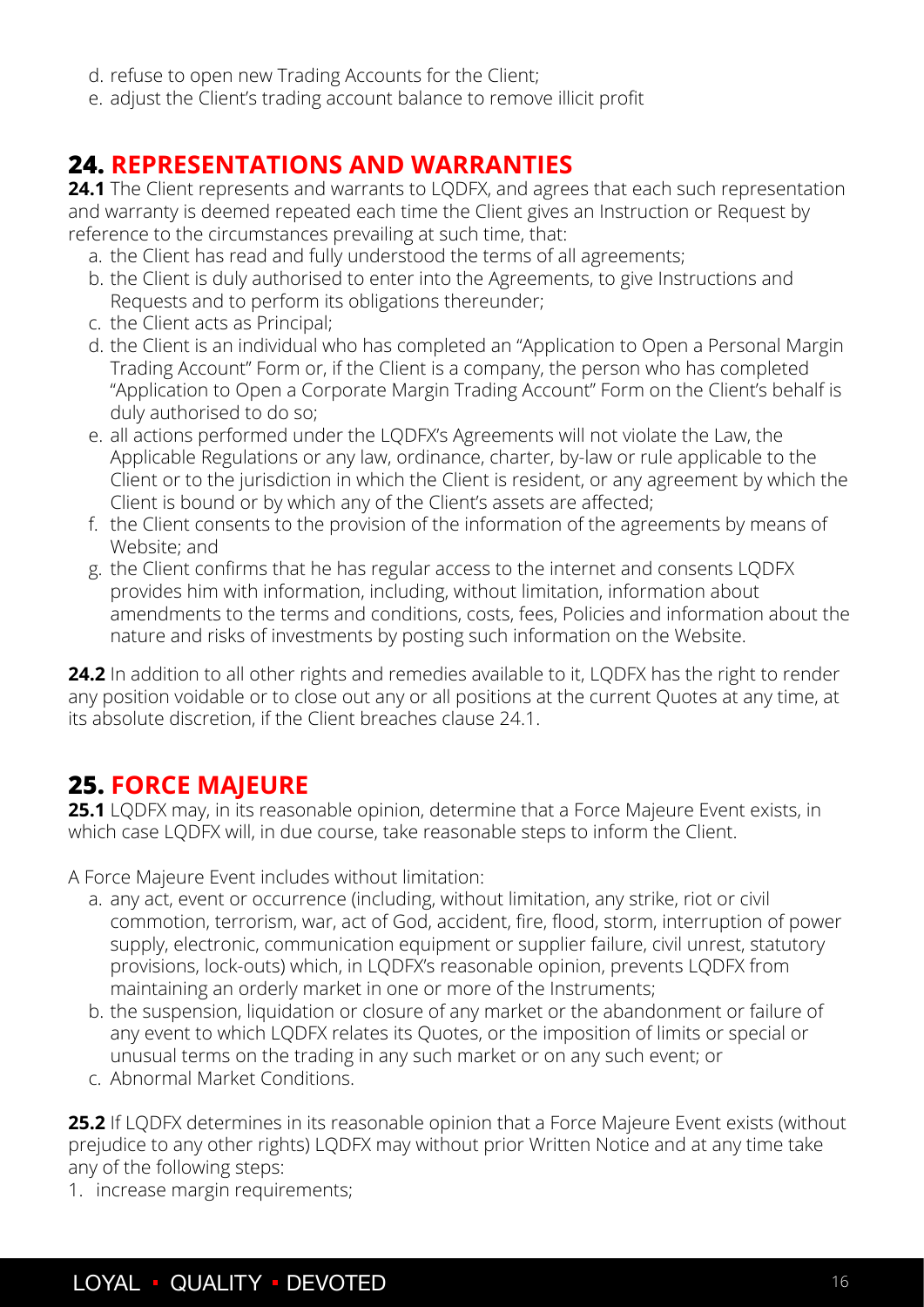- <span id="page-16-0"></span>2. close out any or all Open Positions at such prices as LQDFX considers in good faith to be appropriate;
- 3. suspend or freeze or modify the application of any or all terms of the Agreements to the extent that the Force Majeure Event makes it impossible or impractical for LQDFX to comply with them; or

Take or omit to take all such other actions as LQDFX deems to be reasonably appropriate in the circumstances with regard to the position of LQDFX, the Client and other Clients.

## **26. MISCELLANEOUS**

**26.1** LQDFX has the right to suspend the Client's Trading Account at any time for any good reason (including Abnormal Market Conditions) with or without Written Notice to the Client.

**26.2** LQDFX reserves the right to suspend, close or unwind any Transaction which has resulted from any misconfiguration, technical error or if LQDFX suspects any fraud, manipulation, arbitrage or other forms of deceitful or fraudulent activity in a Client's account or multiple accounts with LQDFX or otherwise related or connected to the any and/or all Transactions. Under such circumstances, LQDFX shall be entitled to withdraw any profits and charge any costs which it deems, in its sole discretion, to have been inappropriately gained and shall not be liable for the cancelation of any Transaction or profits or in the event of any damages or losses which may result from the suspension, closure or unwiding.

**26.3** In the event that a situation arises that is not covered under the Agreements, LQDFX will resolve the matter on the basis of good faith and fairness and, where appropriate, by taking such action as is consistent with market practice.

**26.4** No single or partial exercise of, or failure or delay in exercising any right, power or remedy (under these terms or at law) by LQDFX shall constitute a waiver by LQDFX of, or impair or preclude any exercise or further exercise of, that or any other right, power or remedy arising under the law.

**26.5** Any liability of the Client to LQDFX under the Agreements may in whole or in part be released, compounded, compromised or postponed by LQDFX in its absolute discretion without affecting any rights in respect of that or any liability not so waived, released, compounded, compromised or postponed. A waiver by LQDFX of a breach of any of the terms of the Agreements or of a default under these terms does not constitute a waiver of any other breach or default and shall not affect the other terms. A waiver by LQDFX of a breach of any of the terms of the Agreements or a default under these terms will not prevent LQDFX from subsequently requiring compliance with the waived obligation.

**26.6** The rights and remedies provided to LQDFX under the Agreements are cumulative and are not exclusive of any rights or remedies provided by law.

**26.7** LQDFX may assign the benefit and burden of the Agreements to a third party in whole or in part, provided that such assignee agrees to abide by the terms of the Agreements. Such assignment shall come into effect ten Business Days following the day the Client is deemed to have received notice of the assignment in accordance with the Terms.

**26.8** If any term of its Agreements (or any part of any term) shall be held by a court of competent jurisdiction to be unenforceable for any reason then such term shall, to that extent, be deemed severable and not form part of this Agreement or the Terms of Business, but the enforceability of the remainder of Agreements shall not be affected.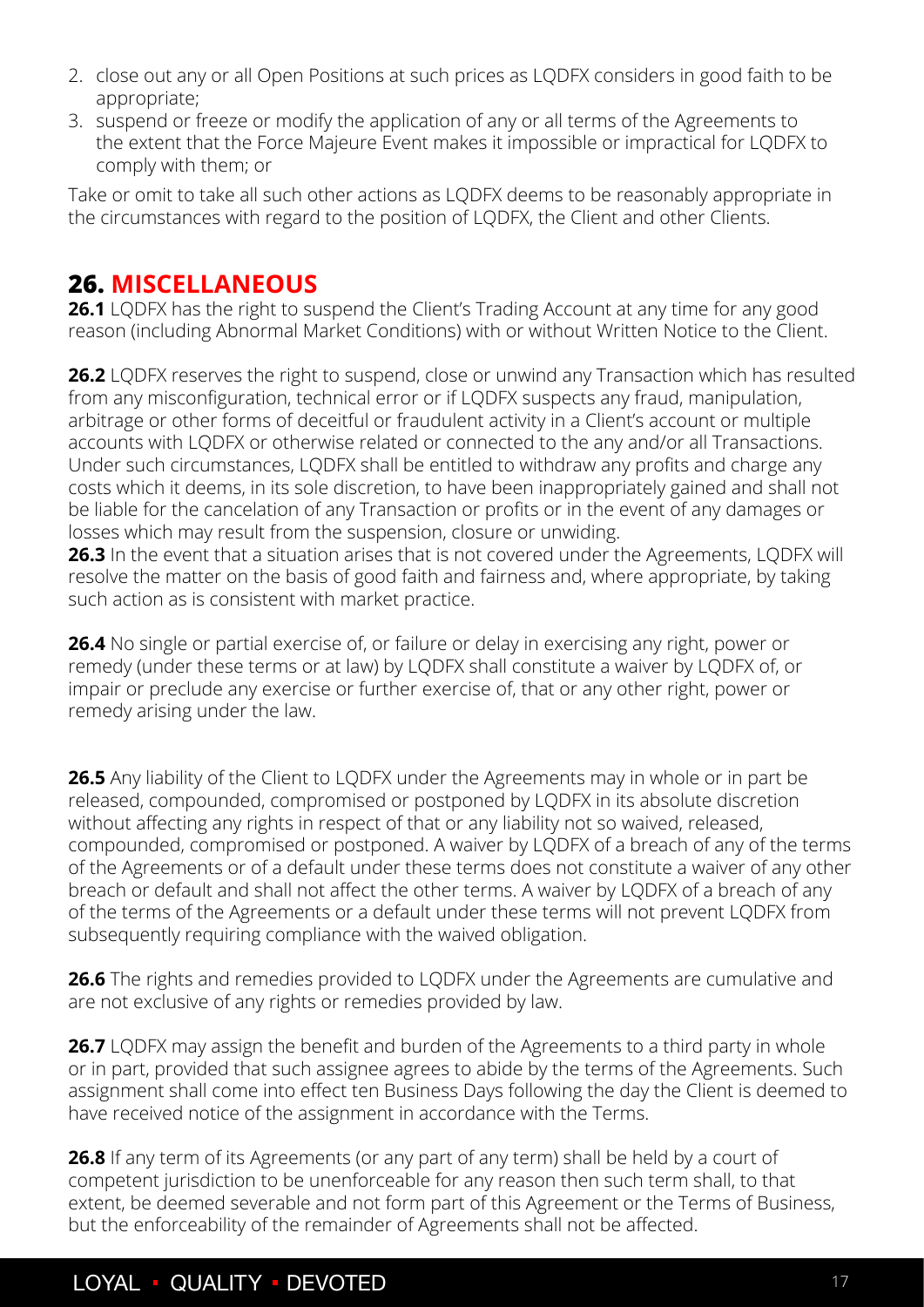<span id="page-17-0"></span>**26.9** The Client may not assign, charge or otherwise transfer or purport to assign, charge or otherwise transfer the Client's rights or obligations under the Agreements without prior written consent of LQDFX and any purported assignment, charge or transfer in violation of this term shall be void.

**26.10** Where the Client comprises two or more persons, the liabilities and obligations under any agreement with LQDFX shall be joint and several. Any warning or other notice given to one of the persons which form the Client shall be deemed to have been given to all the persons who form the Client. Any Order given by one of the persons who form the Client shall be deemed to have been given by all the persons who form the Client.

**26.11** In the event of the death or mental incapacity of one of the persons which form the Client, all funds held by LQDFX or its Nominee, will be for the benefit and at the order of the survivor Account Holder(s) and all obligations and liabilities owed to LQDFX will be owed by such survivor(s).

**26.12** The Client accepts and understands that LQDFX's official language is the English language and the Client should always read and refer to the main Website for all information and disclosures about LQDFX and its activities. Translation or information provided in languages other than English in LQDFX's local websites is for informational purposes only and do not bind LQDFX or have any legal effect whatsoever, LQDFX having no responsibility or liability regarding the correctness of the information therein.

**26.13** The client accepts that should LQDFX suspect that the client has gained an advantage through fraud, manipulation, Arbitrage or anything it deems suspicious, LQDFX reserves the right to retrieve any fees it has covered for the clients deposit. This may be through Skrill, Neteller, Bitcoin, Wire Transfer or any other methods LQDFX offers.

**26.14** The client accepts that should LQDFX suspect arbitrage trading has been used, it reserves the right to remove any swaps gained from such trading activities.

**26.15** In the case that the client abuses the maximum trade size of a particular trading account, LQDFX reserves the right to adjust the leverage or account type in accordance with the volume being traded.

**26.15.1** If the balance of an account is deemed too high based on the maximum leverage of that account type, LQDFX reserves the right to either lower the leverage to be more suited to the balance or change the account type to the most suitable.

**26.16** The PAMM accounts offer trading conditions similar to our Gold account type with the difference that there is no limit on simultaneously opened positions and volume. However, single trades cannot exceed the maximum lot size of a particular instrument with the standard PAMM Master account. To be able to trade higher than the maximum lot size allowance on a single trade, Fund Managers must request for a VIP environment PAMM Master account, which offers maximum leverage of 1:100.

## **27. USE OF THE TRADING PLATFORM AND SAFETY**

27.1 The Client will not proceed and avoid proceeding in any action that could probably allow the irregular or unauthorized access or use of the Trading Platform. The Client accepts and understands that LQDFX reserves the right, at its discretion, to terminate or limit his access to the Trading Platform if it suspects that he allowed such use.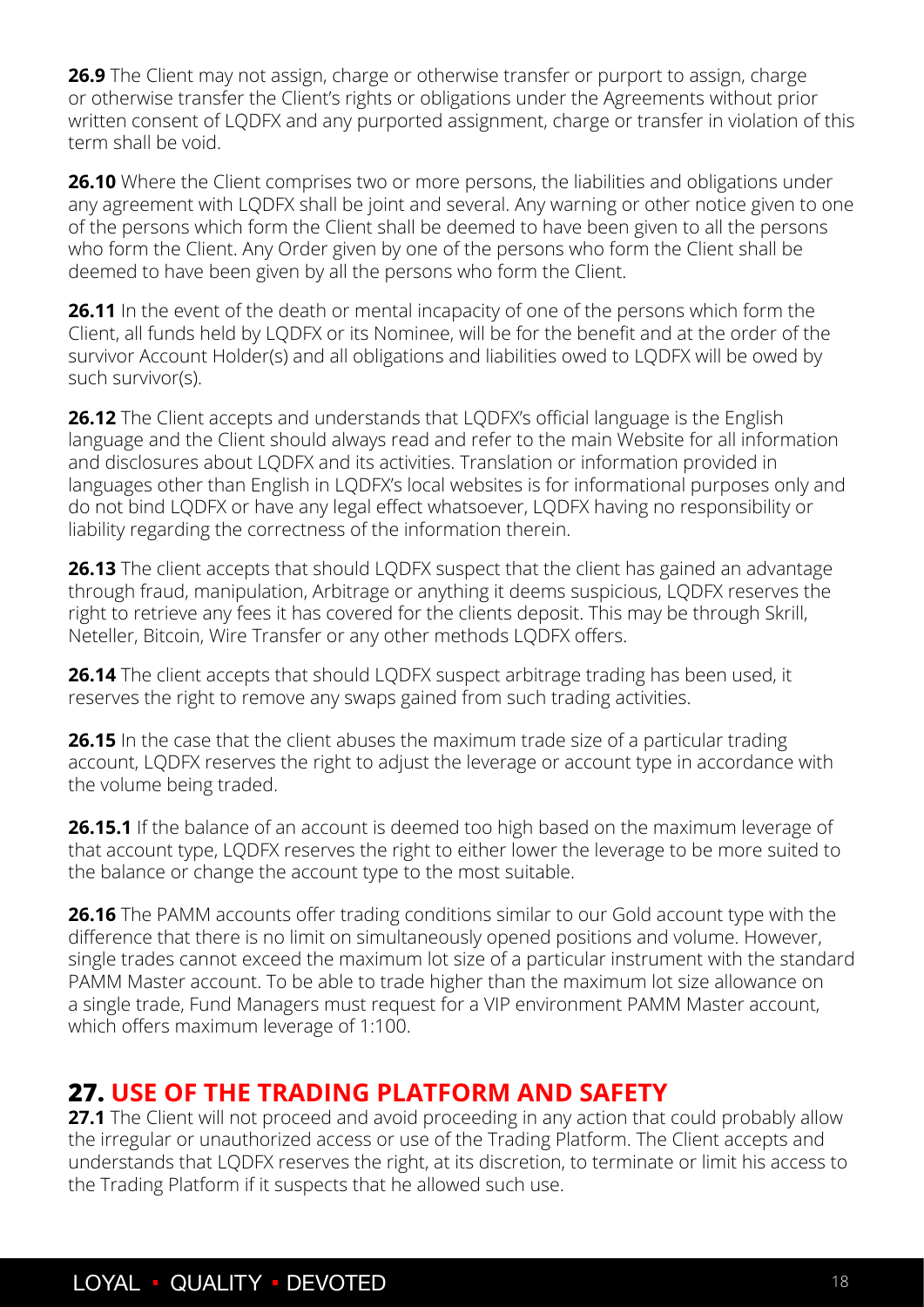<span id="page-18-0"></span>**27.2** In case trading schools/syndicates use the same technology/strategy/EA, LQDFX must first be informed and approve such use prior to trading.

27.3 When using the Trading Platform the Client will not, whether by act or omission, do anything that will or may violate the integrity of the Trading Platform or cause it to malfunction.

**27.4** The Client is permitted to store, display, analyse, modify, reformat and print the information made available through the Trading Platform. The Client is not permitted to publish, transmit, or otherwise reproduce that information, in whole or in part, in any format to any third party without LQDFX's consent. The Client may not alter, obscure or remove any copyright, trademark or any other notices that are provided on the Trading Platform.

**27.5** The Client agrees to keep secret and not to disclose any Access Data to any person other than an individual who has been expressly authorised to act on his behalf according to clause 5.3.

**27.6** The Client agrees to notify LODFX immediately if he know or suspect that his Access Data has or may have been disclosed to any unauthorised person.

**27.7** The Client agrees to co-operate with any investigation LODFX may conduct into any misuse or suspected misuse of his Access Data.

**27.8** The Client accepts that he will be liable for all orders given through and under his Access Data and any such orders received by us will be considered as received by him. In cases where a third person is assigned as an authorized representative to act on his behalf (according to clause 5.3.), the Client will be responsible for all orders given through and under his representative's Access Data.

**27.9** The Client acknowledges that LQDFX bears no responsibility if unauthorized third persons have access to information, including electronic addresses, electronic communication and personal data, when the above are transmitted, using the internet or other network communication facilities, post, telephone, or any other electronic means.

#### **28. REMEDIES FOR BREACH**

Without prejudice to the rights, powers, remedies and privileges provided by law, failure by a party to take any actions required by or to otherwise comply with clause 31 or any inaccuracy of the representation and warranty in clause 21.2, in either case, will not constitute an Event of Default or Termination Event in respect of such party.

## **29. FREEZING OF ACCOUNT**

LQDFX may at its discretion proceed to freeze the account of the Client if it considers that documents received are not adequate and the Client fails to provide the documents within the deadlines advised by LQDFX. Furthermore, LQDFX has the right to freeze the account of the client if it has reason to believe unethical trading is being applied. In this case the account of the Client will be charged a handling fee of \$5 per month or the balance of the account whichever lower until the Client provides LQDFX with the missing information.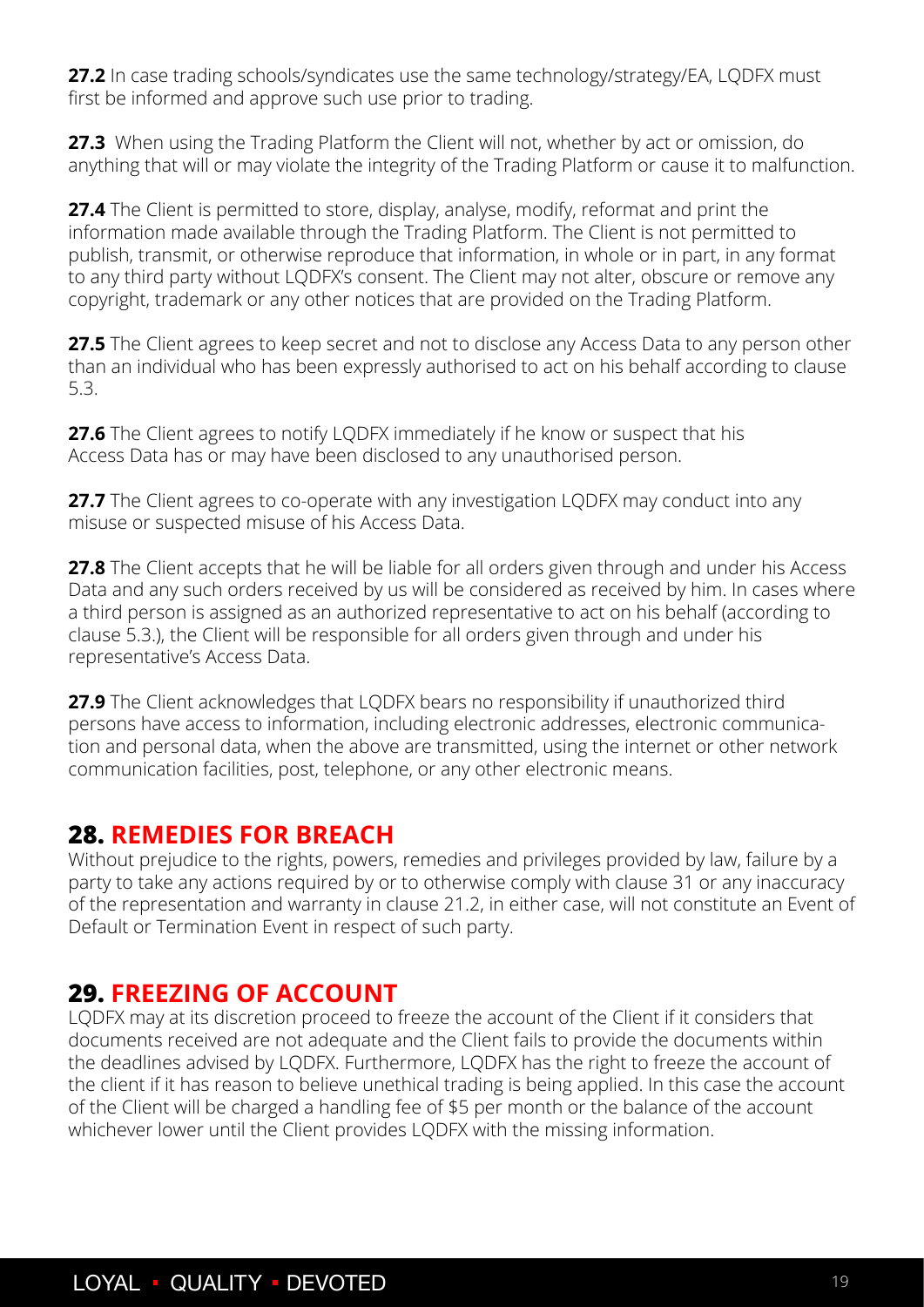## <span id="page-19-0"></span>**30. DORMANT ACCOUNT ARCHIVING**

Accounts that have had no activity for twelve consecutive months will be classified as dormant and archived from the back office. No activity is classified as:

- 1. No deposits within the previous twelve months.
- 2. No withdrawals within the previous twelve months.
- 3. The account holder has not made a trade within the previous twelve months.
- 4. The account holder has no open trades/exposure.

The account holders may have their archived accounts reinstated by contacting the company's support team by paying a 20% dormant account maintenance fee.

## **31. TRADING BENEFITS**

In the event where the Client agrees to participate in a bonus scheme and/or other promotion and/or contest which offers a trading benefit (hereinafter the Trading Benefits Scheme) the following terms and conditions shall apply:

- 1. A Client shall not be entitled to participate in more than one Trading Benefit Scheme at the same time, unless otherwise explicitly provided in the terms and conditions.
- 2. LQDFX will not be liable for any margin call or losses that the Client may suffer, including but not limited to losses due to Stop-out Level, if the trading benefit is withdrawn for any reason pursuant to the applicable terms and conditions of the Trading Benefit Scheme.
- 3. LQDFX reserves the right, as it in its sole discretion deems fit, to alter, amend, suspend, cancel or terminate the Trading Benefit Scheme, or any aspect of it, at any time and without any prior notice. Under no circumstances shall LQDFX be liable for any consequences of any alteration, amendment, suspension, cancelation or termination of the Trading Benefit Scheme.
- 4. Any indication or suspicion of fraud, manipulation, cash-back or bonus or swap arbitrage, or other forms of deceitful or fraudulent activity in a Client's account or multiple account with LQDFX or otherwise related or connected to the Trading Benefit Scheme will nullify any and all transactions executed and/or profits or losses garnered therein.
- 5. LQDFX reserves the right, at its sole discretion, to disqualify any individual from any trading benefit if LQDFX suspects misuses or attempts to misuse the Trading Benefit Scheme, or breaches the present Agreement and/or any of LQDFX's Business Terms and/ or the terms and conditions of the Trading Benefit Scheme and to cancel all orders and annul all profits of such client. In these circumstances, LQDFX shall not be liable for any consequences of the trading benefit cancelation.
- 6. In the event of dispute, this shall be resolved in accordance to the complaints procedure.

#### **32. SWAP FREE ACCOUNT (ISLAMIC ACCOUNT)**

In the case where the Client opens a Swap-Free Trading Account(s) the Client acknowledges and agrees to the following:

a. If LQDFX suspects any fraud, manipulation, swap-arbitrage or other forms of deceitful or fraudulent activity in a Client's account(s) or otherwise related or connected to any and/ or all Transactions, then LQDFX reserves the right, at its sole discretion, to close all open positions in the Client's Trading Account and deduct or add a penalty (equivalent to the swap and/or any profit amount) for all Transactions made in the account(s) and decline from accepting any further requests from the Client to be exempted from any swaps;